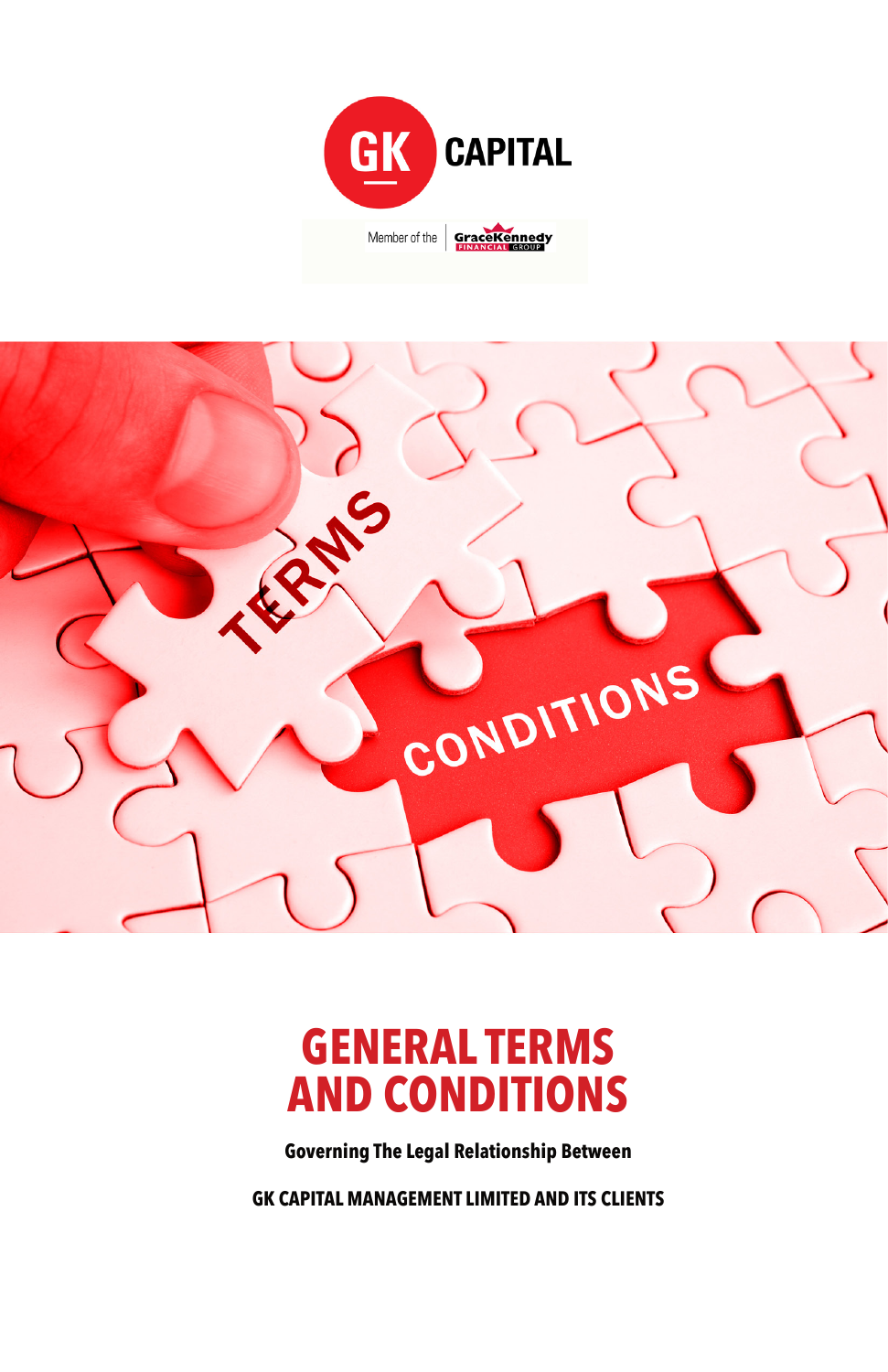# **Contents**

|    |                                                                                           | Page |
|----|-------------------------------------------------------------------------------------------|------|
| 1. | Introduction                                                                              | 3    |
| 2. | Scope And Applicability                                                                   | 4    |
| 3. | <b>Client Documentation</b>                                                               | 5    |
| 4. | GKCML's Special Obligation Of Customer Due Diligence And Suspicious Business Transactions | 6    |
| 5. | Services                                                                                  | 7    |
|    | 5.1 Client Account                                                                        | 9    |
|    | 5.2 Bond Trading Services                                                                 | 9    |
|    | 5.3 Margin Trading Services                                                               | 10   |
|    | 5.4 Portfolio Management Services                                                         | 11   |
| 6. | Transfer Of Interest In Security                                                          | 11   |
| 7. | <b>GKCML's Fees</b>                                                                       | 11   |
| 8. | <b>Interest Payments</b>                                                                  | 12   |
| 9. | <b>Disclaimers</b>                                                                        | 12   |
|    | 10. Declarations                                                                          | 13   |
|    | 11. Allocation And Assumption Of Risks                                                    | 14   |
|    | 12. GKCML's Representations & Warranties                                                  | 15   |
|    | 13. Segregation Of Securities                                                             | 16   |
|    | 14. Dealings In Investments                                                               | 16   |
|    | 15. Mode Of Payment                                                                       | 16   |
|    | 16. Indemnity & Security                                                                  | 17   |
|    | 17. Collateral                                                                            | 18   |
|    | 18. Liens                                                                                 | 18   |
|    | 19. Additional Collateral                                                                 | 18   |
|    | 20. Liquidation Of Securities                                                             | 19   |
|    | 21. Client Representations & Warranties                                                   | 19   |
|    | 22. Payments To Which Client Not Entitled                                                 | 21   |
|    | 23. Client Identification                                                                 | 22   |
|    | 24. Corporate Clients                                                                     | 22   |
|    | 25. GKCML's obligations                                                                   | 23   |
|    | 26. Client's Obligation                                                                   | 23   |
|    | 27. Confidentiality                                                                       | 24   |
|    | 28. Joint Accounts                                                                        | 24   |
|    | 29. Dealings By Client                                                                    | 25   |
|    | 30. Taxation                                                                              | 25   |
|    | 31. Sending Instructions Via Electronic Communication                                     | 25   |
|    | 32. Additional Provisions Specific To Listed Securities                                   | 27   |
|    | 33. Conflicts Of Interest                                                                 | 32   |
|    | 34. Complaints                                                                            | 33   |
|    | 35. Settlement Of Disputes                                                                | 33   |
|    | 36. Miscellaneous                                                                         | 33   |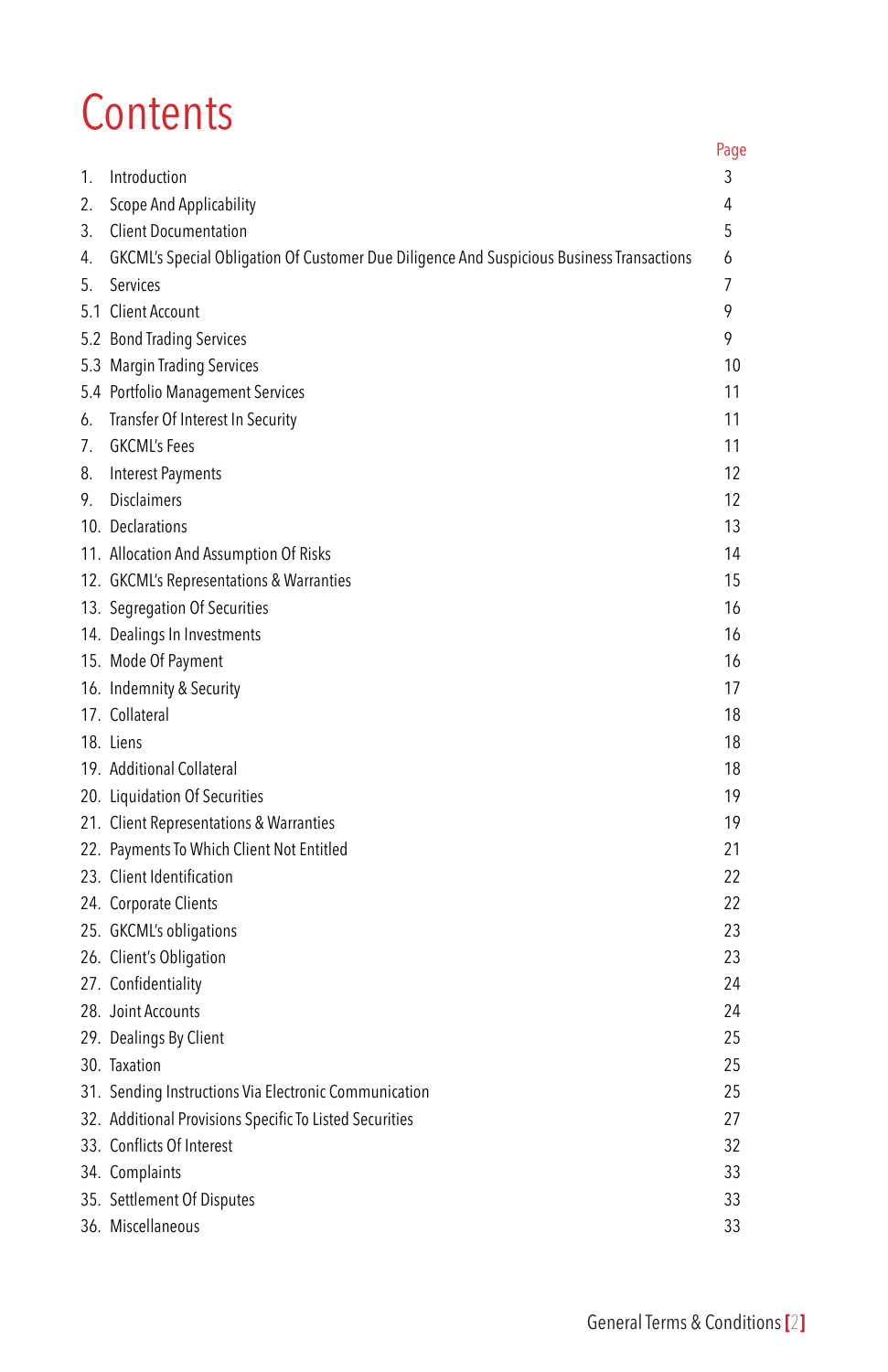#### **1. INTRODUCTION**

These General Terms and Conditions (hereinafter referred to as the "Terms and Conditions") provides pertinent information to investing in securities and conducting investment activities with or through GK Capital Management Limited. This agreement form an integral part of your contractual arrangements with GKCML for the provision of Services (as defined below) and contains the general terms and conditions pursuant to which GKCML's Services are provided to you (our valued Client) and to which you and your successors and assigns will be bound.

In this agreement, the words "we", "us", "our", "its" and "GKCML" refer to GK Capital Management Limited. The words "you", "your", "yours" and "Client" refers to the GKCML account holder(s).

You should read these Terms and Conditions carefully, including any applicable Service agreement together with the various product agreement, Disclosure Notices and any other documents that we have supplied or will be supplied to you in the future.

These Terms and Conditions will come into effect on the date we open your GKCML investment trading account, and, for any new versions thereafter, on the date we notify you. These Terms and Conditions set out the basis on which we will enter into a relationship or undertake transactions with you and govern the operation of your account(s) and each transaction entered into or outstanding between you and us on or after these Terms and Conditions come into effect.

Some of our Services and product offerings carry a high level of risk and can result in losses that exceed your initial deposit or investment and is therefore not suitable for everyone. A full explanation of the risks associated with our various products and Services is set out in the various Disclosure Notices and you should ensure you fully understand such risks before entering into these Terms and Conditions with us.

GKCML looks forward to being of service to you.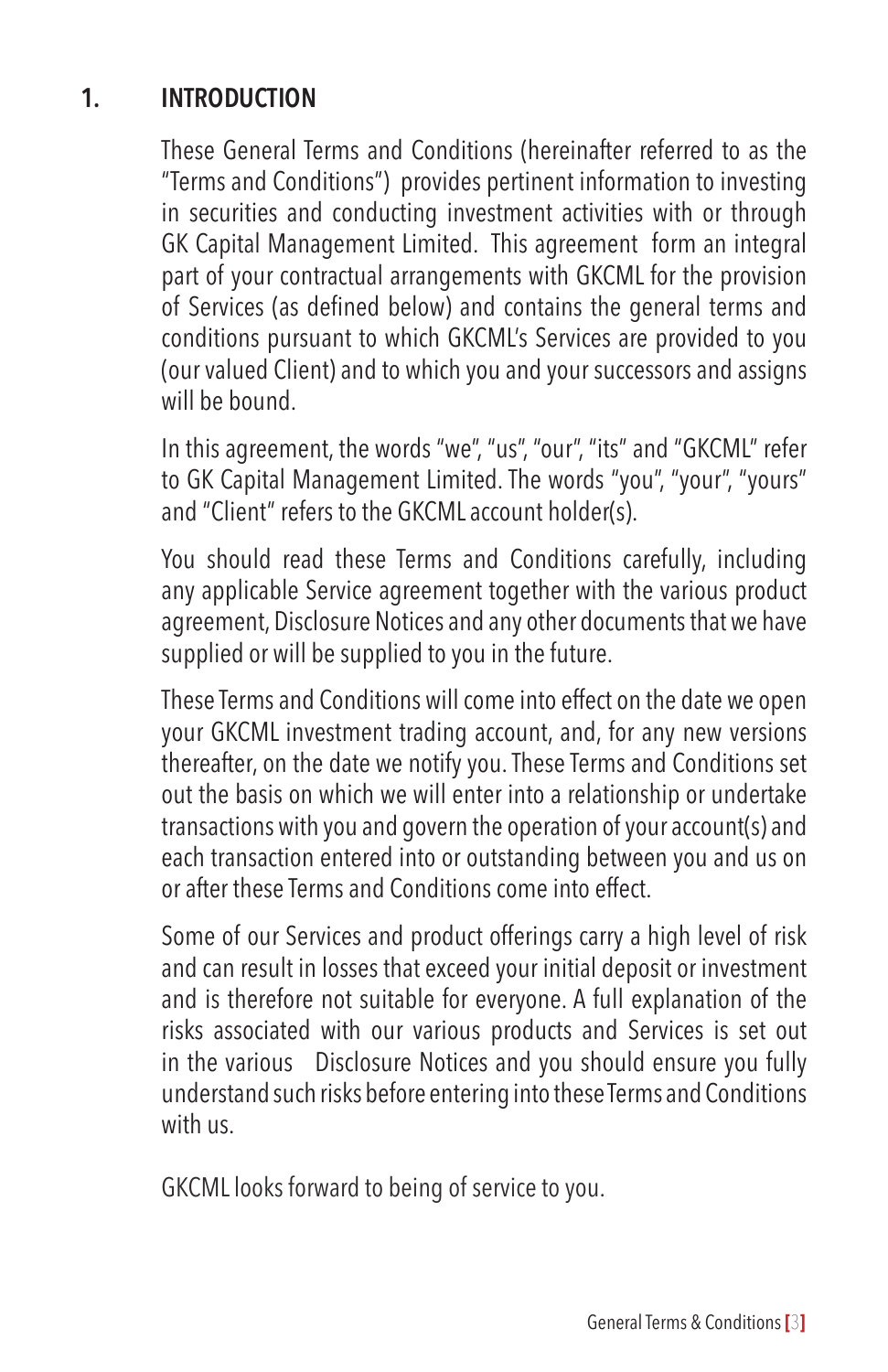#### **2. SCOPE AND APPLICABILITY**

- 2.1 Save as otherwise expressly provided herein, the provisions set forth in these Terms and Conditions:
	- (a) apply generally to all Services and product offerings provided by GKCML, whose registered offices is 73 Harbour Street in the City and Parish of Kingston Jamaica, a company duly incorporated under the laws of Jamaica, to each of its Clients. Our Services and product offerings are more particularly described herein and includes, but is not limited to, the placements of funds, sale and purchase of various securities and investments, portfolio management and executing other investment transactions with, through and/or between GKCML and each of its Clients.

("Clients" means the persons, including both natural and corporate persons, who have paid monies over to GKCML or to whom GKCML has loaned money for the purpose of investment by way of the Services for the purchase and sale of financial instruments and who continue to hold instruments issued by and/or investments through GKCML, and "Client" meaning any one of such persons, or any two or more of such persons who hold such instruments or investments as joint tenants or tenants in common);

- (b) are incorporated by reference into all investment documentation issued by GKCML to its Clients;
- (c) may be excluded entirely or in part from any particular contract or transaction between GKCML and one or more of its Clients, if (and to the extent only that) such contract or the documentation for evidencing such transaction expressly effects such exclusion or contains any specific provision which is inconsistent with any one or more of these provisions; and

(d) subject to clauses 2.1(c) above, shall apply to all investment contracts and investment transactions between GKCML and its Clients in existence as at the date hereof and to all future investment contracts and investment transactions between GKCML and its Clients, unless and until these provisions or any of them are superseded and/or replaced by updated provisions promulgated by GKCML from time to time.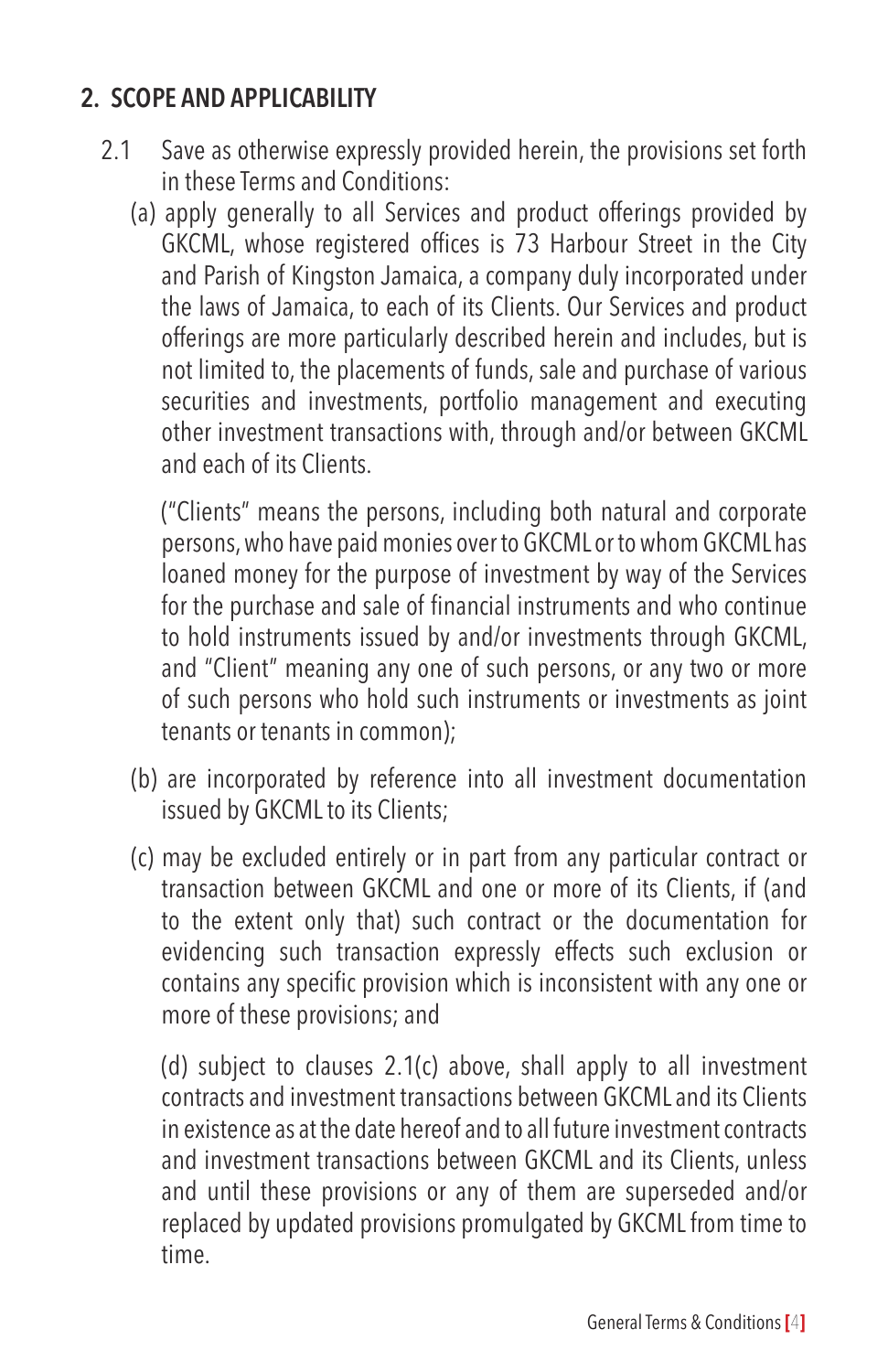2.2 In the event of any change or introduction of applicable laws, rules or regulations binding on GKCML (whether by amendment to existing laws, rules or regulations or the coming into effect of new laws, rules or regulations), any provision set forth herein which may be inconsistent with the requirements of the law as so changed or introduced shall be deemed to be amended to the extent (and to the extent only) that may be required in order that the provisions of these Terms and Conditions comply in full with all applicable law. Such deemed amendment may take the form of deletion, addition and/or variation, as may be required.

#### **3. CLIENT DOCUMENTATION**

To commence the provision of any Service or product offerings to a Client or prospective Client, each such Client or prospective Client will be required to open a client account with GKCML by completing and signing this General Terms and Condition form along with one or more of GKCML's standard service agreement, account opening forms and/ or such other documents required (altogether hereinafter referred to as "AOFs") and/or any other contractual material ancillary thereto.

Investments and securities are electronically issued and no physical instrument evidencing title in such securities will be available for distribution to Clients. GKCML will from time to time deliver to each of its Clients a contract note or other form of confirmation indicating by general description and nature the investments made by GKCML on the Client's behalf, (where applicable) the yield related to the security of the Client thereon, the maturity dates applicable thereto, or any other relevant details which GKCML in its discretion includes therein.

Each such contract note or other forms of confirmation is delivered by GKCML on an "Errors & Omissions Excluded" basis, and GKCML reserves the right to correct any error or misdescription appearing thereon at any time. The Client shall be deemed to have accepted the correctness of each of the details set forth in the said document(s) unless the Client, within twenty one (21) days after GKCML hand delivers or posts same to the Client, has notified GKCML in writing of the Client's objection thereto.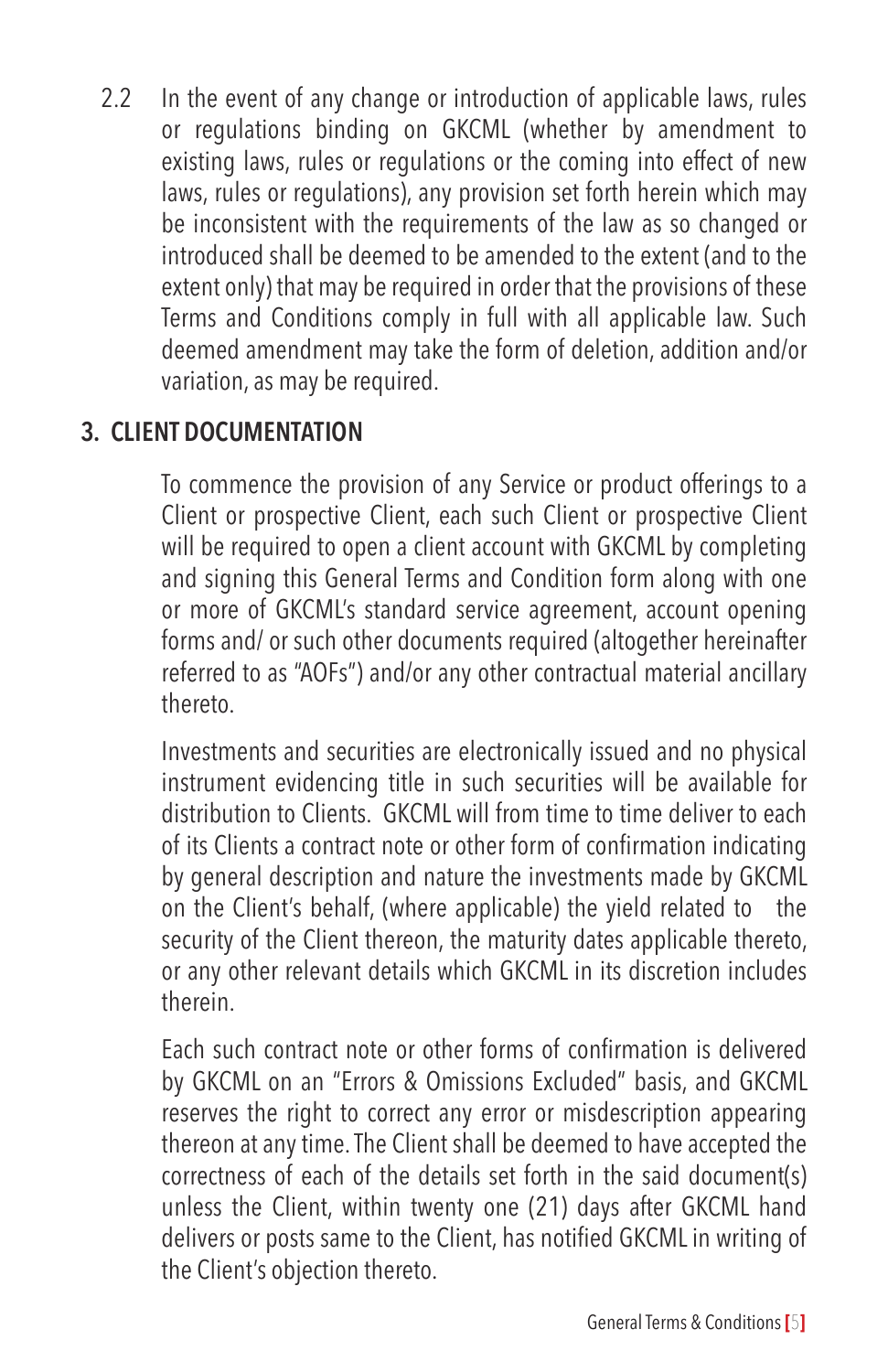Where the Client has signed one or more AOFs and/or any other ancillary contractual material with GKCML, the provisions of these Terms and Conditions shall be deemed for all purposes to be incorporated therein and shall apply to and govern the rights and obligations of the Client and GKCML, provided however that in the event that there is an inconsistency between an express provision therein and an express provision in the provisions of these Terms and Conditions, the relevant express provision set forth therein shall supersede the inconsistent express provision in these Terms and Conditions and shall prevail to the extent (and to the extent only) of such inconsistency. Any provisions as to fees and charges, or as to reimbursement of transactions costs and charges, set forth in such AOFs, instruments and/or in such other ancillary contractual material, shall apply and comprise the enforceable rights of GKCML and obligations of the Client, and GKCML shall (inter alia) be entitled to deduct same from the Client's account(s) held with GKCML. GKCML shall have the right to vary such AOFs, instruments and other ancillary contractual material from time to time, and (without limiting the generality of the foregoing) to vary by notice to the Client the rates of fees and charges from time to time applicable thereunder and to charge interest on funds advanced to or on behalf of the Client or in respect of a trade or otherwise in providing the Services.

#### **4. GKCML's SPECIAL OBLIGATION OF CUSTOMER DUE DILIGENCE AND SUSPICIOUS BUSINESS TRANSACTIONS**

GKCML complies with current legislation and regulation on the prevention of money laundering, terrorist financing, insider trading as well as its internal regulations based thereon. Based on these regulations GKCML is under an obligation to obtain information on its Clients and their business activities ("KYC Information") in order to establish the grounds for using GKCML's Services or products.

GKCML's obligation to obtain KYC Information on its Clients is an ongoing one and requires GKCML to review the structure or volume of a Client's trading activities, location or size of a Client's place of business, the nature and type of a Client's business transactions, the manifest financial purpose of the Client's business transactions, origin/or source of Client's funds and Client's risk profile.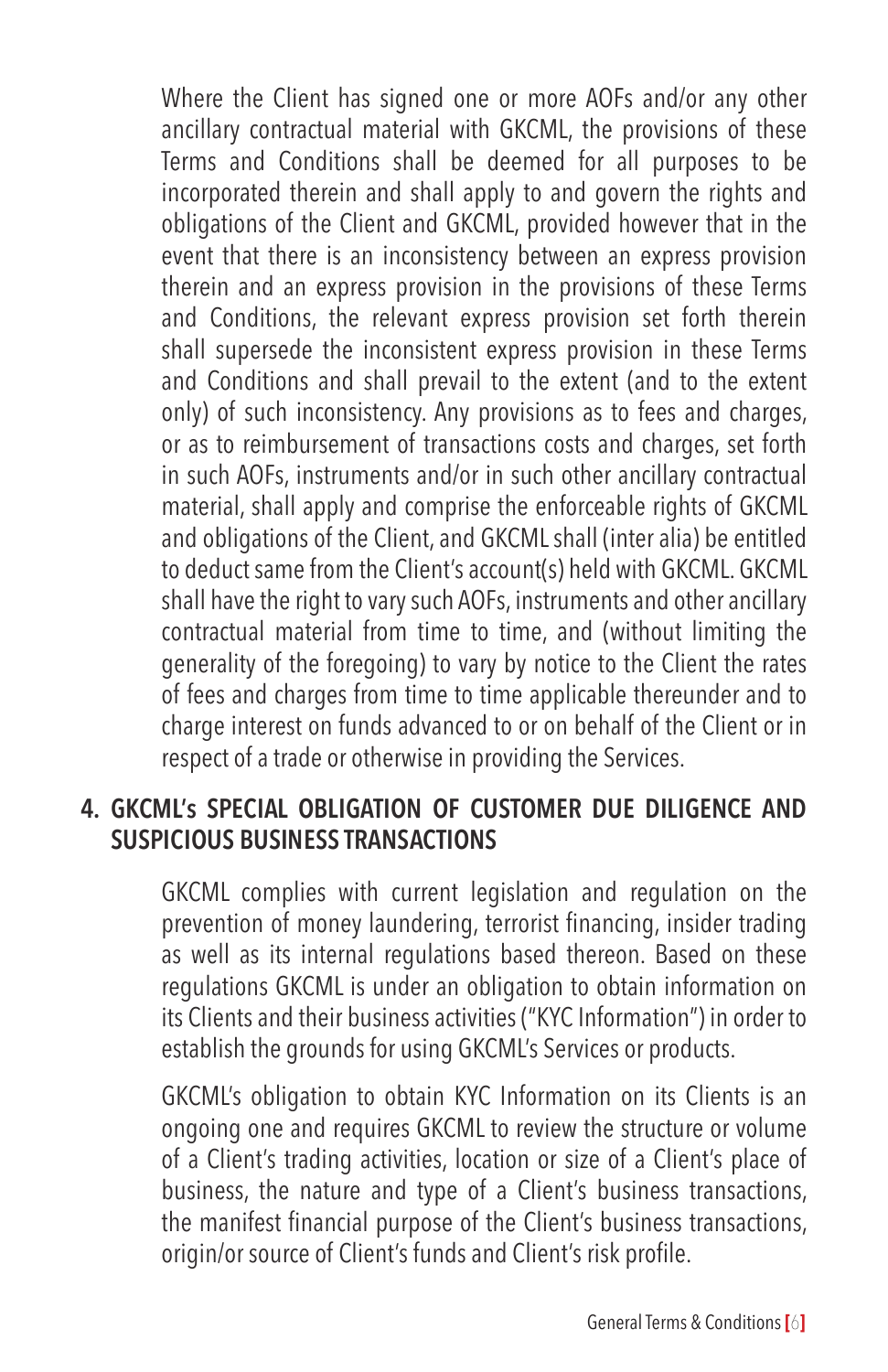In fulfilment of the above obligations GKCML may, where, based on such KYC Information and other due diligence procedures conducted, it has reason to believe or consider a business transaction suspicious, a source for terrorist financing or the proceeds of crime, report such transaction(s) to the relevant authorities without delay and give the authority, upon their request, all information and documents that may be important in clearing the suspicion. In such circumstances, GKCML may (at the sole discretion of GKCML or in compliance with a directive of the authorities) interrupt the business transaction or refuse to carry it out or terminate its relationship with the Client in question.

GKCML is under no obligation to disclose to the Client any steps taken to make the foregoing reports and GKCML is not liable to the Client for any loss suffered as a result of complying with the above obligations.

#### **5. SERVICES**

GKCML offers a suite of financial and investment products and services to facilitate investment in and/ortrading of financial instruments byits Clients, with or through GKCML on a discretionary or non-discretionary basis (the "Services"). These Services may include, but are not limited, to Bond Trading, Margin Trading, Stock Trading, Private Client Portfolio Management, Investment Advisory Services.

Services provided by GKCML are tailored to each Client's investment objectives and risk appetite. Accordingly all investments or trades are executed in compliance with the instructions and investment parameters set by the Client on the opening of each investment or trading account (or as amended by Client in writing from time to time), subject to any legal, regulatory, market or other limitations outside the control of GKCML. GKCML shall be under no obligation to execute any Services in breach of legal or regulatory limitation, irrespective of the Client's instructions.

In executing the Services, GKCML may act as agent, broker, investment advisor, investment manager or such other capacity as expressly authorized by the Client in the AOFs. The Client hereby authorizes GKCML to take all such reasonable actions within its authority to execute the Services provided.

Where Services are advisory in nature, such advice will be provided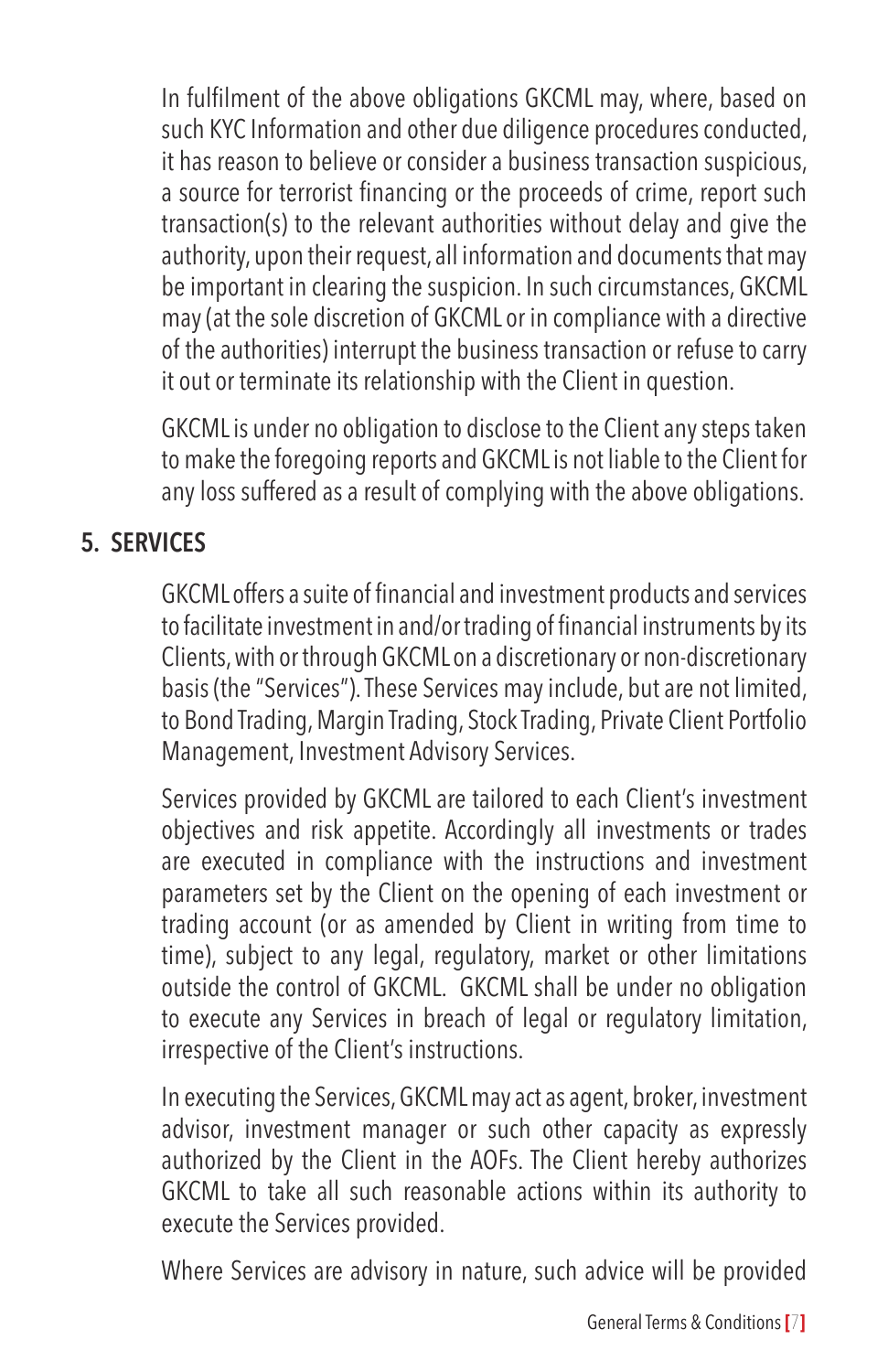by GKCML with reference to the Client's current investment portfolio and risk profile created and assessed by GKCML (as reviewed and revised by GKCML from time to time). The review and revision of a Client's investment portfolio and risk profile by GKCML forms part of its advisory services and such review and any revisions deemed necessary will be conducted by GKCML at least once annually and a report of such review provided to the Client. Advisory services may include any or all of the following (i) advice on the merits of investment opportunities, (ii) recommendations on the sale, purchase, retention, exchange, conversion and/ or dealing in investments and securities, (iii) subscribing for securities and investments and/ or (iv)exercising options or rights in respect of any investments or securities. Advisory services provided by GKCML may be in such manner and form as GKCML may determine or as otherwise agreed in writing with the Client.

Where Services involve the management of a Client's portfolio of investments held with GKCML on a discretionary basis (whether full or partial), GKCML will have full authority to act on the Client's behalf to purchase, sell, retain, convert, exchange or otherwise deal in investments, exercise all rights in respect of such investments, make deposits, subscribe for and accept placing of investments, advise on and effect transactions in any market. GKCML shall take all decisions on behalf of the Client in such manner as GKCML deems appropriate and in GKCML's absolute discretion in execution of the Client's instructions and having regard to the Client's investment portfolio, risk profile and investment restrictions.

Save and except where expressly agreed otherwise in writing between GKCML and the Client, the Services are provided by GKCML on a nondiscretionary basis. All Services provided on a non-discretionary basis shall be executed in accordance with the Client's express instructions and on reliance solely on the Client's judgment. GKCML will bear no liability for any losses incurred in connection with the provision of its non-discretionary Services and is under no duty to advise the Client in relation to (i) composition of their investment portfolio, (ii) the merits of any investment opportunities, (iii) recommendations on the sale, purchase, retention, exchange, conversion or dealing in investments, (iv) subscribing for securities and investments, (v) exercising options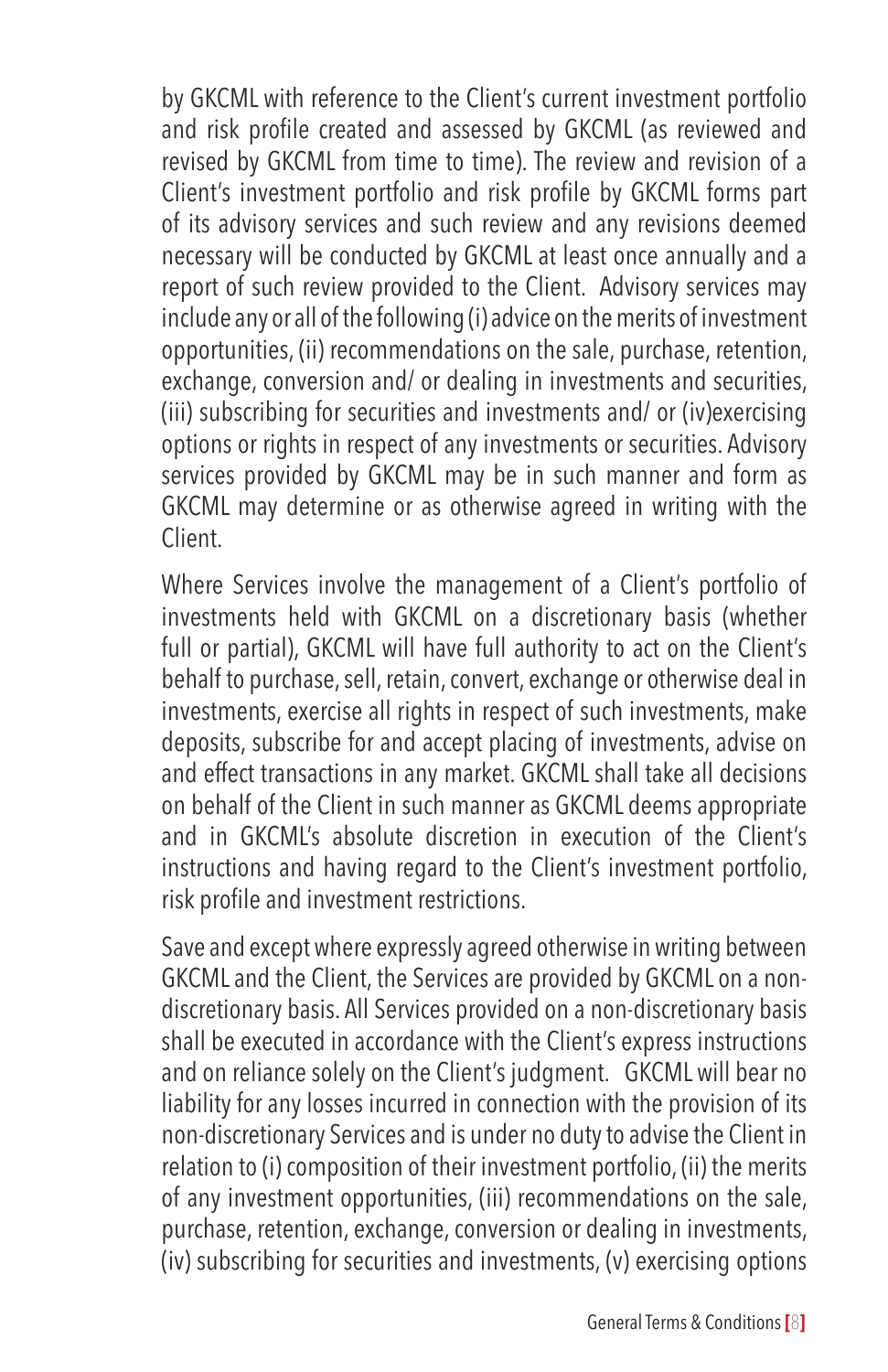or rights in respect of any investments or securities, or (vi) otherwise, and any information or comment provided by GKCML in such circumstances shall not constitute advice on the part of GKCML and is provided without assuming any responsibility for the decisions made by the Client in connection with the Services thereafter. Unless expressly instructed otherwise by the Client, GKCML may execute the Client's instructions in such manner as it deems appropriate.

All Services provided by GKCML are governed by these Terms and Conditions and such other agreements as may be required by GKCML for the provisions of the Services, which Terms and Conditions and agreements are binding on the Client.

#### **5.1 Client Account**

- (a) All Clients are required to open and maintain a client account with **GKCML**
- (b) Subject to a Client interview with GKCML, Clients will receive GKCML AOF's which once completed, returned, assessed and approved will be used to open the client account.
- (c) To commence trading, Clients are required to fund their client accounts.

#### **5.2 Bond Trading Services**

Bond Trading Services are provided to and executed by GKCML at the sole discretion and judgment of the Client, without reference or reliance on the investment advice or solicitation from GKCML, its Affiliates, directors, officers, shareholders, employees or agents. ( "Affiliates" means companies and other legal entities that are the direct or indirect subsidiaries of GraceKennedy Limited, a company duly incorporated under the laws of Jamaica).

Bond prices quoted by GKCML are estimates and subject to change and may either increase or decrease as a result of market factors. The Client is responsible for all costs relating to the bond transaction and shall be liable for the payment of any additional sums required to settle a bond transaction, where the price of the bond on settlement exceeds the bond price quoted by GKCML. GKCML shall be entitled to effect the payment of such additional sums from any account or other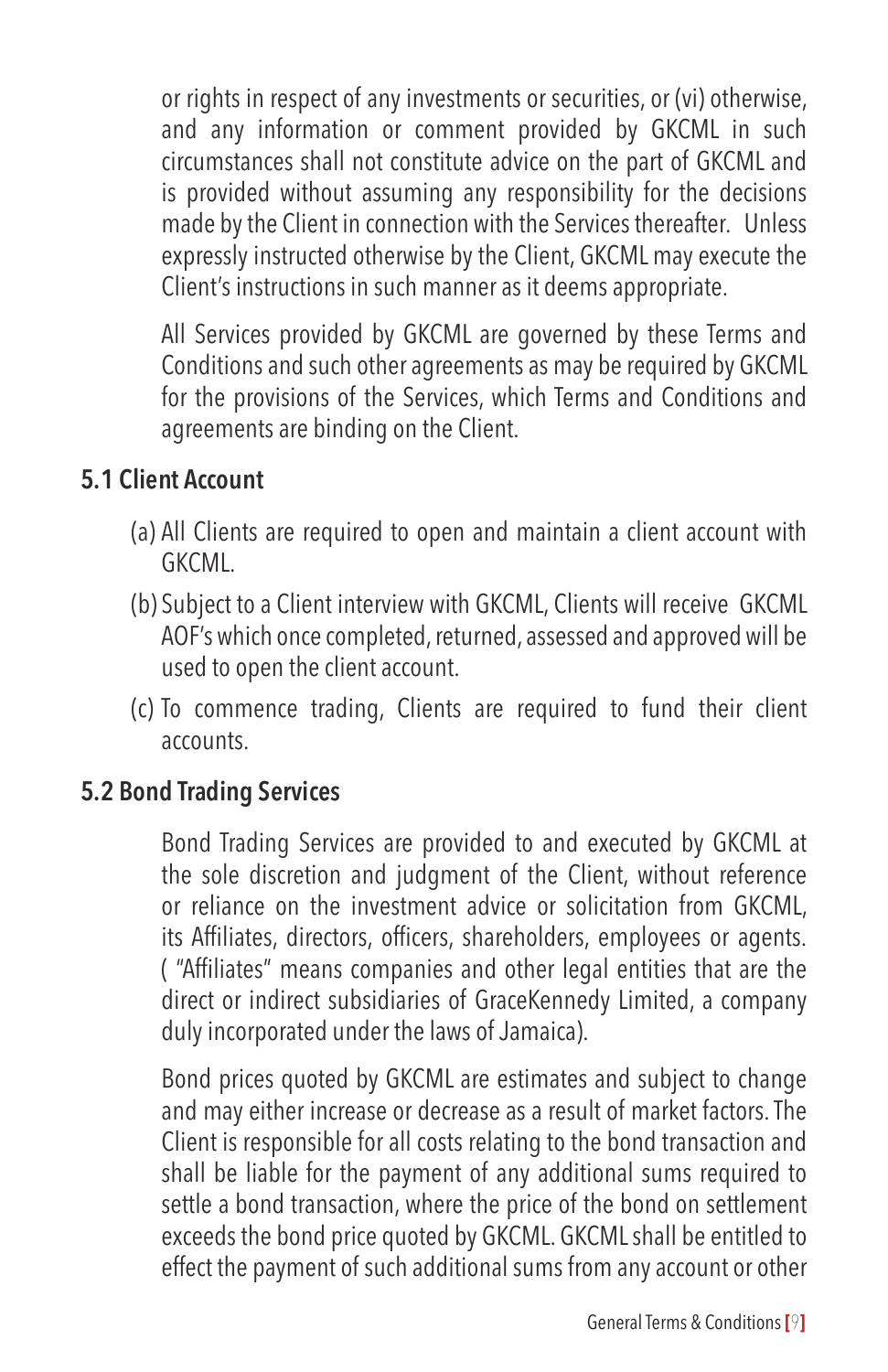property of the Client held by or procured through GKCML, whether by way of deduction, transfer, sale or liquidation or any other means whatsoever as may be deemed necessary at the sole discretion of GKCML.

Where the Services provided include bond trading Clients may be required to sign additional GKCML disclosure forms. All disclosures made by the Client to GKCML (irrespective of whether made in respect of bond trading services or otherwise) shall apply to each bond transaction executed by GKCML on the Client's behalf.

#### **5.3 Margin Trading Services**

Margin Trading Services are offered to Clients who wish to use their stock(s) and liquid assets on the Jamaica Stock Exchange as security to access funds on margin for the purpose of trading in additional securities.

Where Margin Trading Services are provided, GKCML will be permitted to procure on behalf of Clients, investments or securities exceeding the funds or value of the portfolio provided or made available to GKCML by the Client for the purposes of procuring or procuring additional investments or securities, up to such maximum amount (hereinafter referred to as a "margin") as may be agreed between GKCML and the Client. The margin shall be a loan owed by the Client to GKCML in respect of credit extended to you by GKCML based on the market value of your portfolio or assets in your client account. The value of your portfolio or assets in your client account will be assessed daily and where the value falls below the agreed limit, then we may, from time to time, call on you to make deposits in order to restore the agreed limit (such request being herein after referred to as a "margin call") and subject to such terms as agreed. No margin shall exceed the value of the Client's unencumbered property held with or through GKCML.

Clients are liable to GKCML for the repayment of all margins extended to the Clients in the provision of the Services. When a margin call is issued you will have five (5) working days to deposit additional money or allowable securities to bring your portfolio back to the approved margin position. In the event that you fail to repay GKCML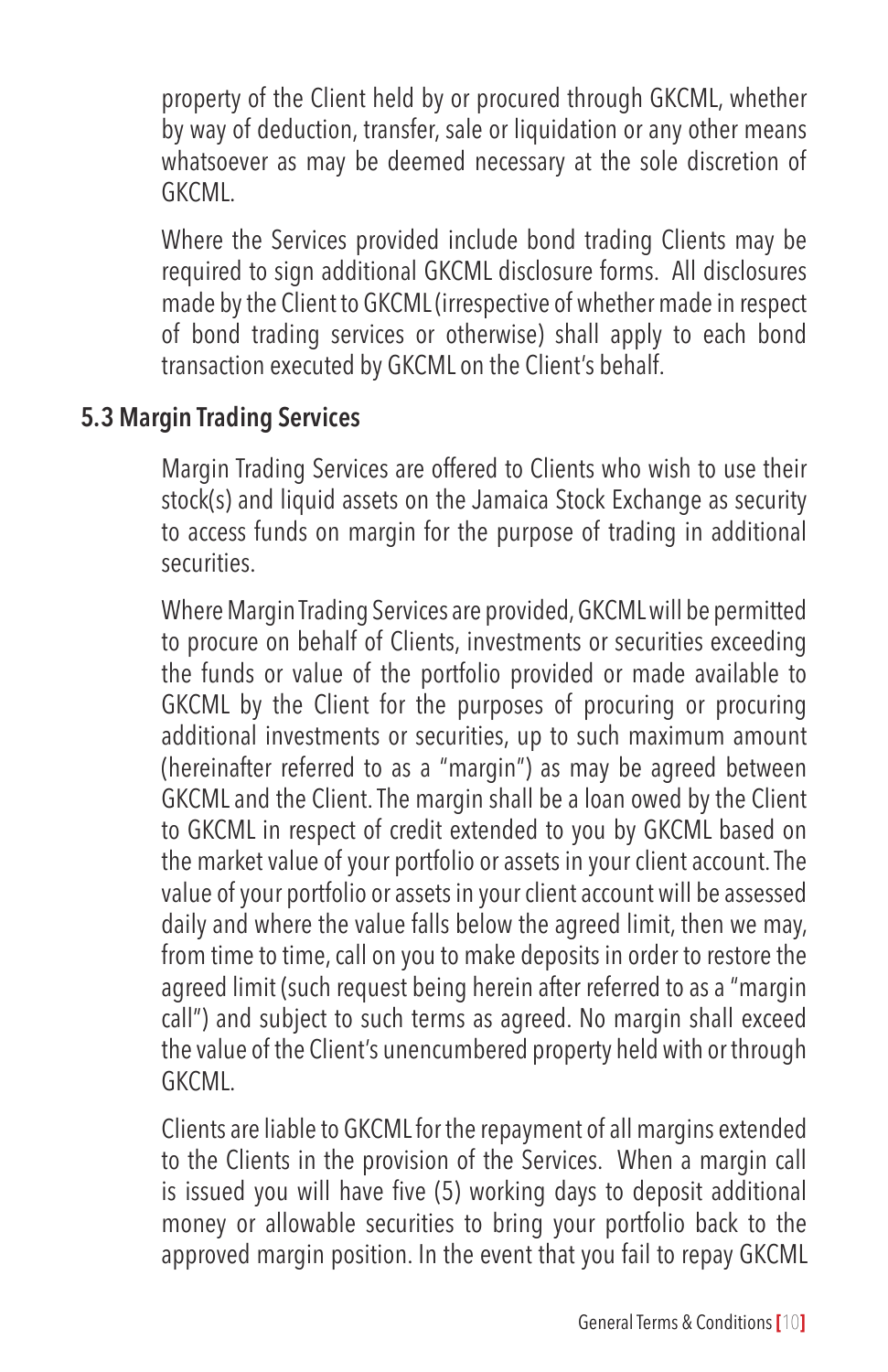any sums due and payable in respect of a margin call, GKCML shall be entitled to deduct from, sell or liquidate any and all property held or procured by GKCML in which you have an interest and to apply the proceeds therefrom towards settlement of the margin call and any other amount due and owing to GKCML, in priority to any and all other claims to such proceeds.

Margin Trading is a high risk activity as the value of your client account changes daily due to market forces (devaluation, foreign exchange fluctuation, liquidity limitation, market prices) even if there are no trades recorded on your client account(s). For this reason margin accounts are revalued daily.

No interest payments will be made in connection with margin trading accounts. Interest accrued on margin trading accounts will be capitalized.

#### **5.4 Portfolio Management Services**

The Client shall bear all responsibility for investments made outside their risk profile as assessed by GKCML or outside the investment allocations recommended by GKCML.

#### **6. TRANSFER OF INTEREST IN SECURITY**

Where the Services involve the purchase of security by the Client no proprietary interest in the security shall pass to the Client unless and until GKCML has received as cleared funds the total purchase price stated in the transaction details approved by the Client

Where the Services involves the sale of any security by the Client, GKCML will not provide cleared funds to the Client until the security to be sold/ on offer is transferred to the proprietary account of GKCML.

#### **7. GKCML FEES**

The Client is liable to GKCML for the payment of relevant fees or charges applicable for all Services and product offerings provided by GKCML including but not limited to Investment Management fees, Commissions, Brokerage Fees and Margin Payout Fees.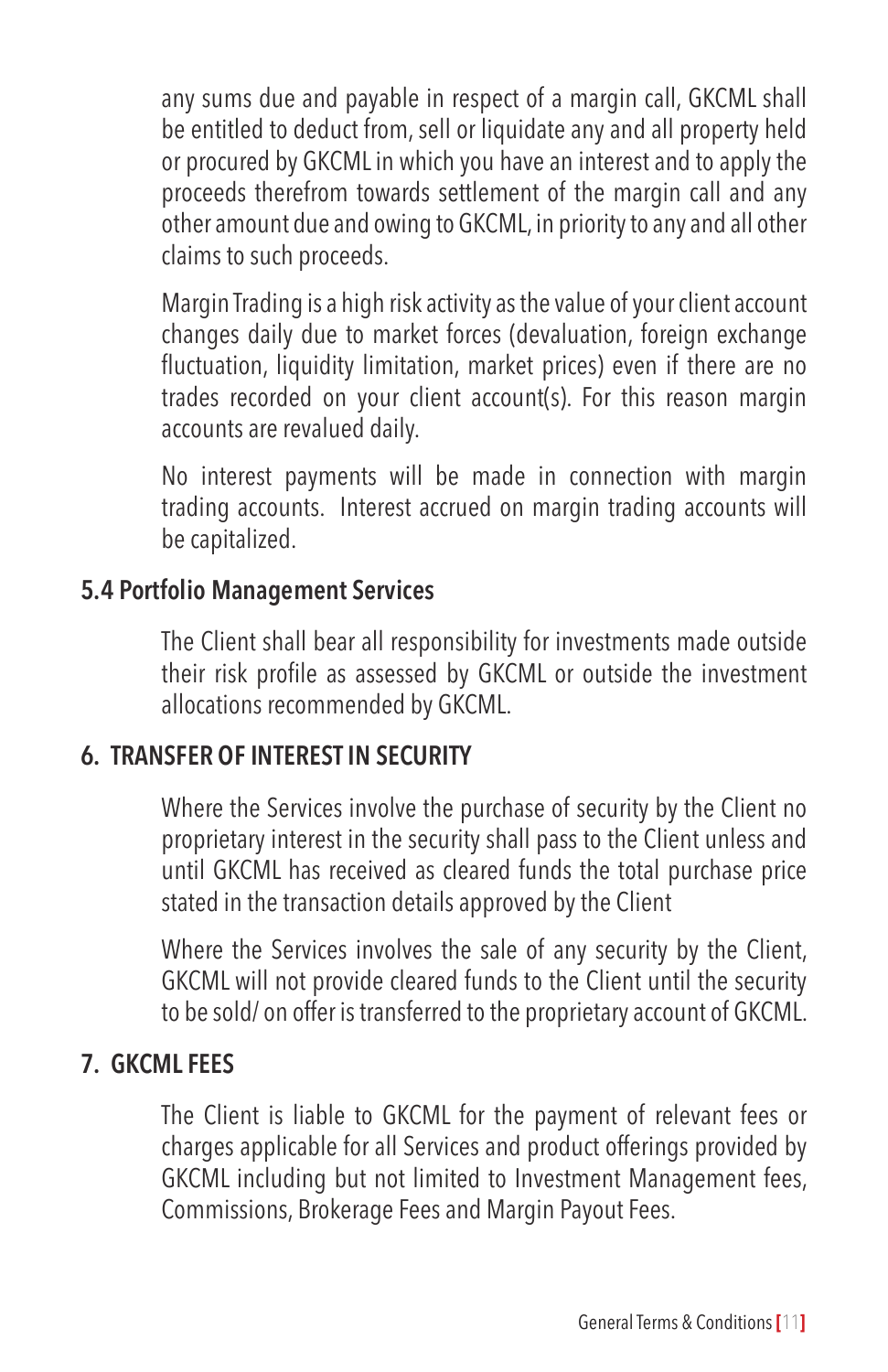Please contact GKCML for further information on the fees, commission and interest applicable to your investment transaction, prospectus and product-specific marketing material.

#### **8. INTEREST PAYMENTS**

Tax shall be withheld on interest payable on securities and investments in accordance with the applicable laws and regulations.

In respect of Bond Trading Services, the accrued interest, if any, included in the purchase price of the security will be repaid to the Client on the next interest payment date following the transaction date as defined in the transaction details approved by the Client. Any interest payments due will be made upon receipt of funds from the designated paying agent for the security. The interest payment from thesecurityidentifiedintheapprovedtransactiondetailsisguaranteed only where the security is or are held to maturity (excluding events of default). Any liquidation of the security prior to maturity date will be at the prevailing market price.

#### **9. DISCLAIMERS**

The provision to the Client by GKCML of any information on various financial products and services and investment opportunities,relating to securities, does not constitute an offer by GKCML to buy or sell any particular security or the provision of any investment advice or service. GKML carries on such activities solely for its Clients who have signed a Client agreement containing the terms and conditions under which GKCML provides such services.

GKCML does not provide legal or tax advice. GKCML Clients' should consult their own attorneys or other tax advisors in order to understand the legal or tax consequences related to the purchase, use or otherwise of any products and services mentioned in any information provided by GKCML.

All investment opportunities involve risk, and Clients are therefore encouraged to seek professional advice from licensed investment advisors before making any investment decisions. While GKCML has made every effort to ensure that any information provided to its Clients is accurate and based on research and analysis that GKCML has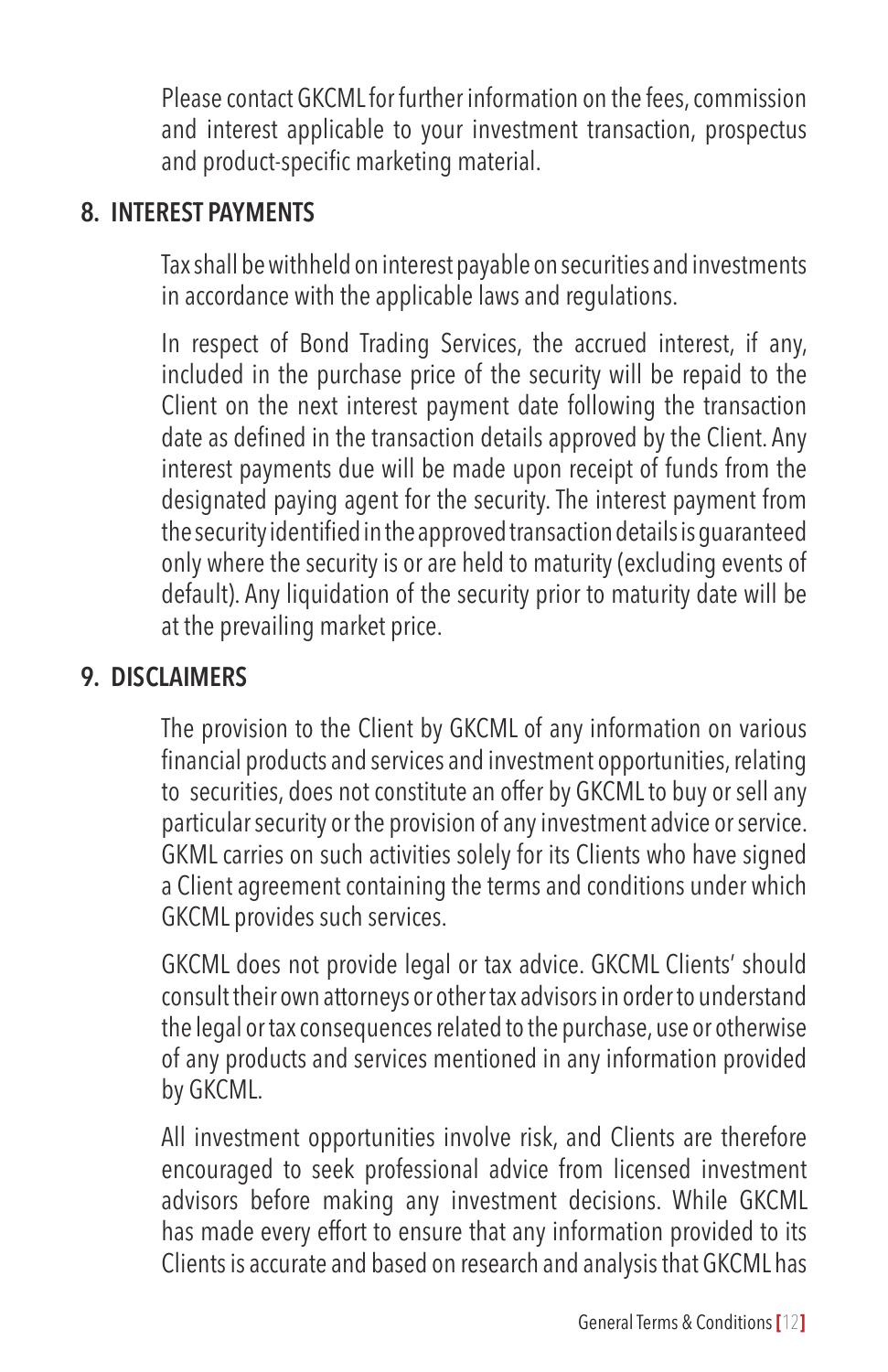conducted or sources that GKCML believes to be accurate and reliable, GKCML will not be liable for any loss which the Client or anyone else may suffer in reliance on any information GKCML may have provided to the Client.

Where the Services involve the purchase of a security by GKCML on behalf of a Client, the Client acknowledges that in so acting on their behalf, the investment is not an issue of a debt security in or of GKCML; GKCML's role is strictly as a broker in the investment transaction. GKCML makes no express or implied representation, warranty or recommendation to the Client as to the credit-worthiness, liquidity, risk of default or otherwise of the issuer of any security or financial instrument, or as to any price fluctuations market conditions or foreign exchange fluctuation or other risks to which the security or investment may be susceptible, or as to the suitability of the security or investment for the Client's purposes. In so acting on the Client's behalf, GKCML does not guarantee the repayment of the principal or the payment of interest in accordance with the terms of any security or investment, and the Client assumes the entire risk of default in interest payment(s) and/or the loss of principal invested or any portion thereof. All obligations to the Client with respect to the security (including interest and coupon payments) rests with the issuer of the security. GKCML does not guarantee that in the event that the Client wishes to liquidate any security or investment before maturity there will be a market available to purchase the instrument the Client purchased or wishes to sell, and does not undertake, unless it has explicitly done so elsewhere herein, to create such a market. GKCML takes no responsibility for any investments made outside the Client risk profile as assessed by GKCML.

GKCML or its Affiliates may hold similar bond securities for its own account and/or on behalf of other Clients.

#### **10. DECLARATIONS**

Where any Services or investment in any particular product offering is effected by GKCML on behalf of a Client that is not solicited or recommended by GKCML: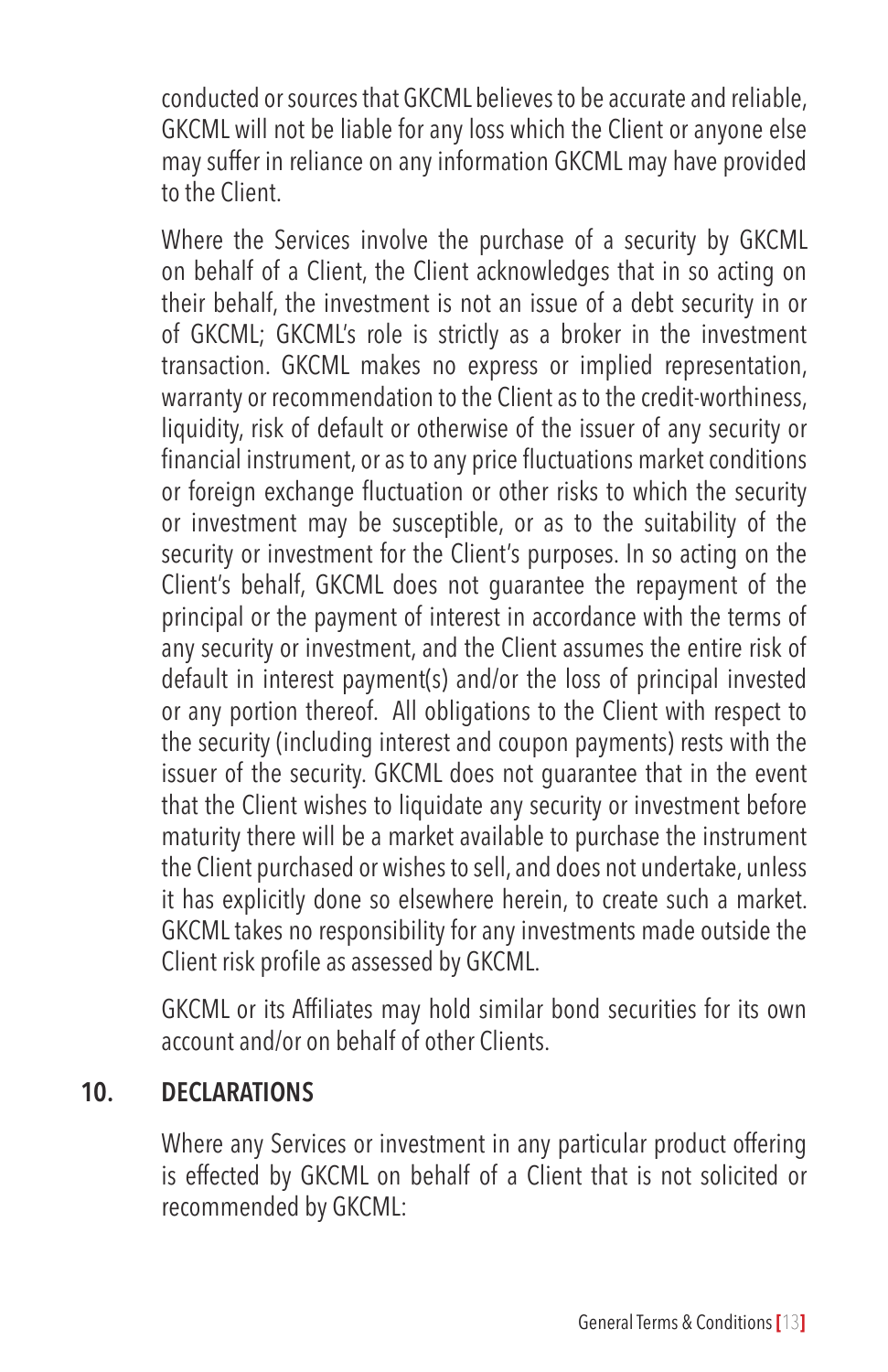- (a) the Client shall not have any recourse or claim against GKCML for any losses suffered by the Client in respect of such Service/investment/ trade, including but not limited to, the decrease in the resale value or price of the underlying security or any external market related factors such as default or credit or market risks;
- (b) GKCML makes no representations and give no warranty with respect to the market pricing, yield, coupon interest, realizable value or liquidity of the security underlying the Service/Investment/trade;
- (c) GKCML makes no express or implied recommendation of or invitation to make the investment or trade or to purchase the underlying security;

#### **11. ALLOCATION AND ASSUMPTION OF RISKS**

- 11.1 In making any investment in any security through GKCML, the Client takes, bears and assumes all risks (including, without limitation, the credit risk, liquidity risk, pricing risk, market risk and, where applicable, exchange rate risk) associated with such security and relies entirely on the Client's own due diligence and assessment of the credit worthiness of the issuer and/or third party guarantor of such security, the liquidity and price volatility of such security, and the nature of the market (if any) in which such security is traded;
- 11.2 GKCML does not (and shall in no event whatsoever be deemed to) guarantee or otherwise stand as surety for the payment obligations of:
	- (a) the issuer of any security in which the Client has invested through GKCML, or
	- (b) any third party guarantor of the obligations of the issuer of any such security,

and GKCML shall in no event or circumstances be liable to make good or indemnify the Client with respect to any losses which may be incurred by the Client in the event that the issuer and/or third party guarantor of any such security defaults in meeting the payment obligations arising under such security;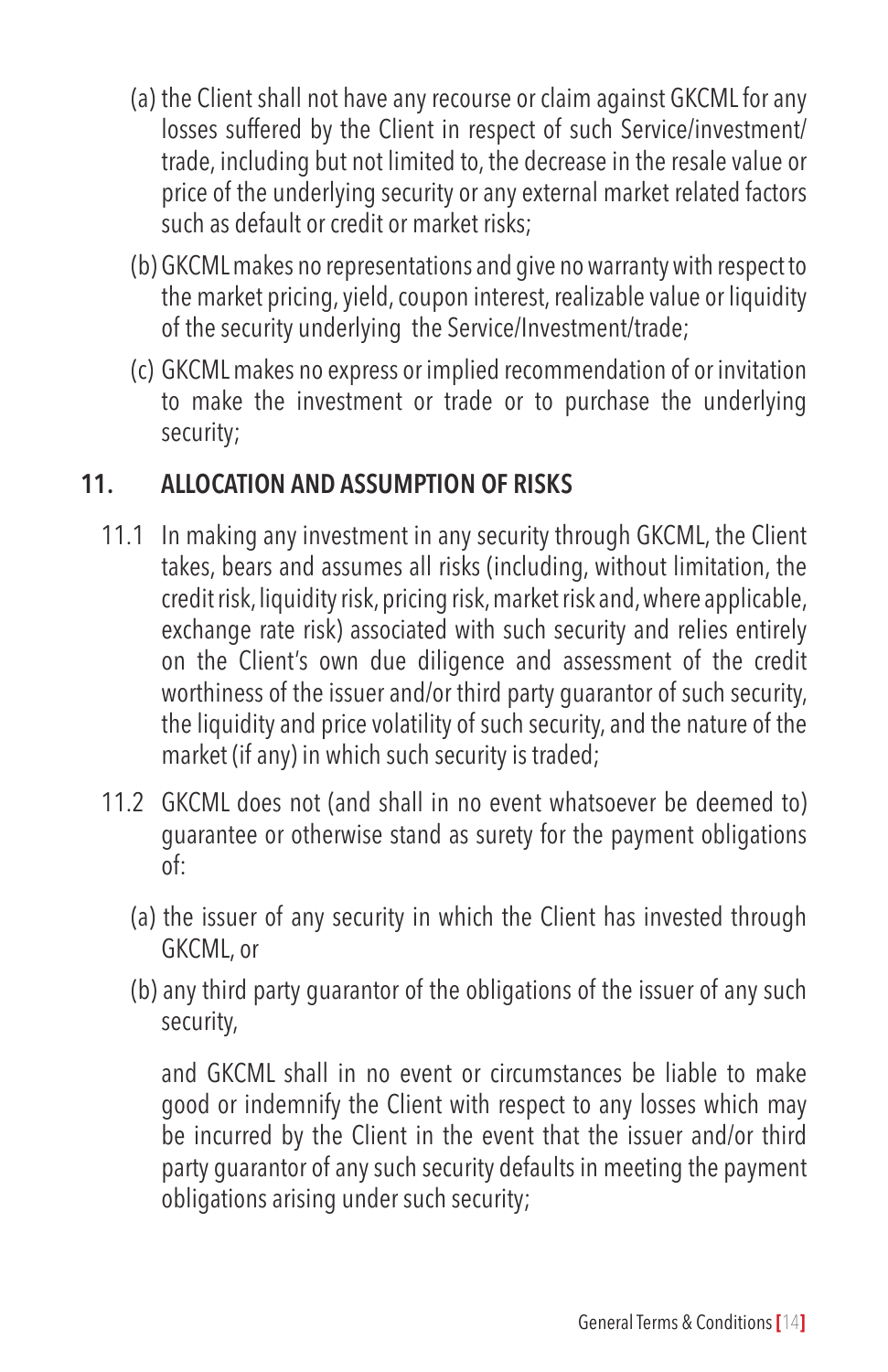- 11.3 GKCML does not (and shall not be deemed to have agreed to) provide recourse to the Client in respect of the sums payable under any such security and GKCML does not (and shall not be deemed to have agreed to) undertake:
	- (a) to purchase the Client's interest in such security,
	- (b) to provide any other form of liquidity support to the Client in the event that the Client wishes to liquidate the Client's position prior to the maturity date of the security, or
	- (c) to otherwise make a market in that security.
- 11.4 it is understood and agreed that GKCML is acting entirely as a broker in such transactions and, if GKCML is holding the security in GKCML's name as custodian or trustee for the Client, GKCML's responsibility to the Client shall be limited to GKCML using reasonable efforts to collect the sums arising under the security on the date(s) same fall due or as soon thereafter same can be recovered from the issuer and/or guarantor of the security, and GKCML shall have no further obligation to the Client except to account to the Client for the cash flows actually collected by GKCML for the account of the Client; and
- 11.5 GKCML shall be entitled to recover from the Client the reasonable costs incurred in and towards collecting such sums (or, where the Client is entitled to only a portion of such sums, the reasonable costs proportionate to the Client's entitlement in such sums), and to deduct the amount of such costs from any moneys held by GKCML for the account of the Client.

#### **12. GKCML'S REPRESENTATIONS & WARRANTIES**

- 12.1 GKCML does not make or give and shall not be deemed to have made or given any expressed or implied representations and warranties. Without prejudice to the generality of the foregoing, GKCML makes no representation or warranty whatsoever to the Client in relation to:
	- (a) the creditworthiness of any issuer and/or third party guarantor of any security in which the Client invests through GKCML;
	- (b) the credit risk, liquidity risk, pricing risk, market risk or, where applicable, exchange rate risk associated with any security in which the Client invests through GKCML; or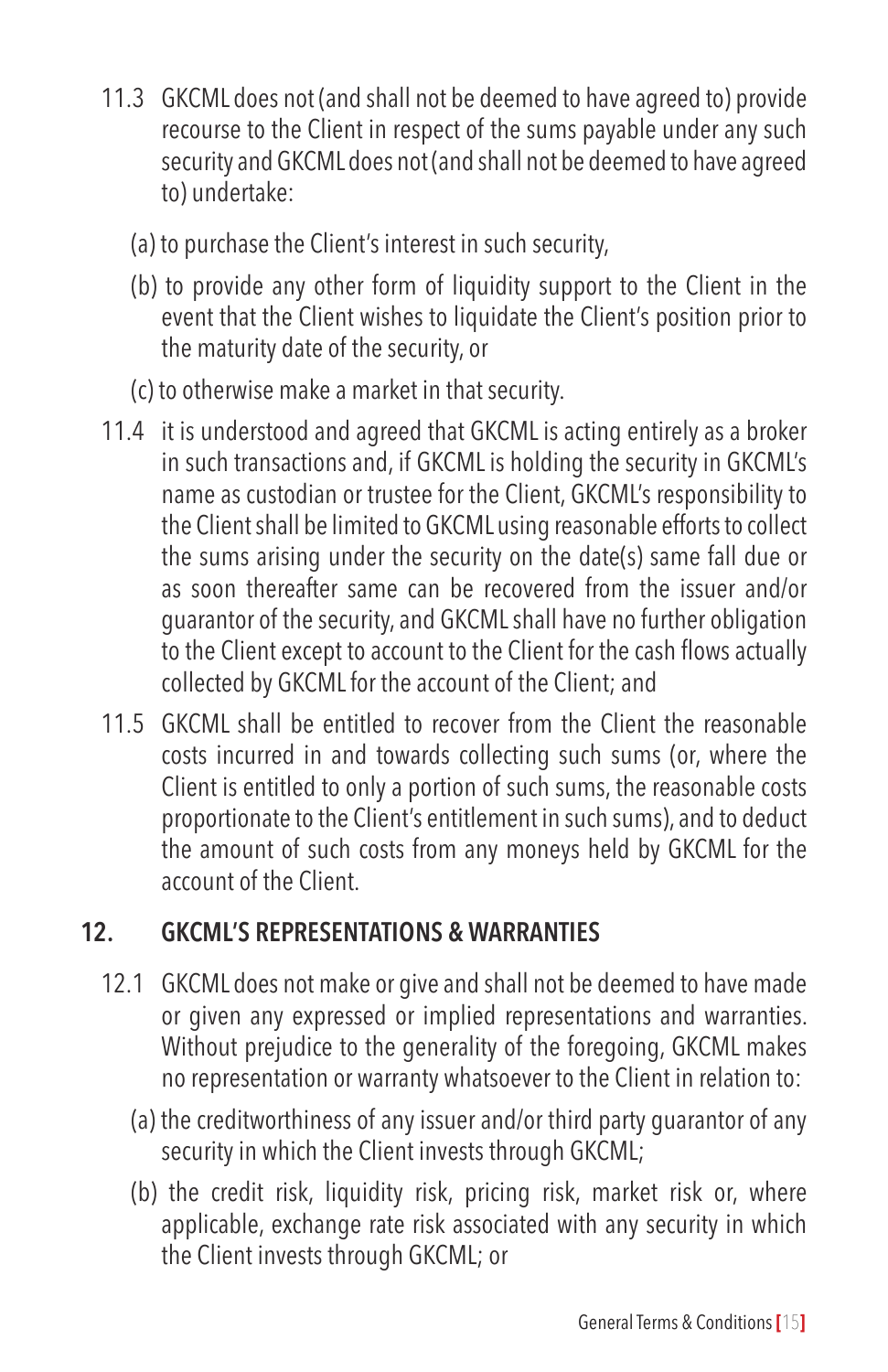(c) the nature of the market (if any) in which such security is traded.

12.2 Where GKCML makes a recommendation to the Client, GKCML shall not be liable for any such recommendation or trades made in accordance with those recommendations where such trades have been executed by GKCML on the Client's instructions or the Client may otherwise execute the trade through a third party other than GKCML.

#### **13. SEGREGATION OF SECURITIES**

GKCML shall segregate from its own securities, those securities in which its Clients have a beneficial interest or other form of proprietary interest. Segregation shall be evidenced by adequate and appropriate identification in GKCML's books and records and (in the case of securities which are held in the form of physical documents of title) shall also be separated and kept apart from other securities in GKCML's possession.

# **14. DEALINGS IN INVESTMENTS**

In its dealings with the Client in relation to any security which the Client is acquiring or selling or in which the Client has a proprietary interest, GKCML and the Client shall be treated as independent principals contracting at arms' length, and GKCML shall not be treated as owing fiduciary obligations to the Client. Without prejudice to the generality of the foregoing, GKCML may retain and shall not be obliged to account to the Client for any commissions, gains, margins or other profits which GKCML makes from such dealings.

#### **15. MODE OF PAYMENT**

All payments due from GKCML to a Client may, in GKCML's discretion, be made by cheque drawn by GKCML, or (in the discretion of GKCML) by any other method of payment (including via electronic transfer within the banking system, if practicable and if GKCML so elects) which can give value to the Client more expeditiously. If the Client requests a method of payment which attracts banking or other charges, and GKCML is willing to make payment in that manner, the costs thereof shall be for the Client's account. As regards any security which is immobilised and/or dematerialised through a book entry system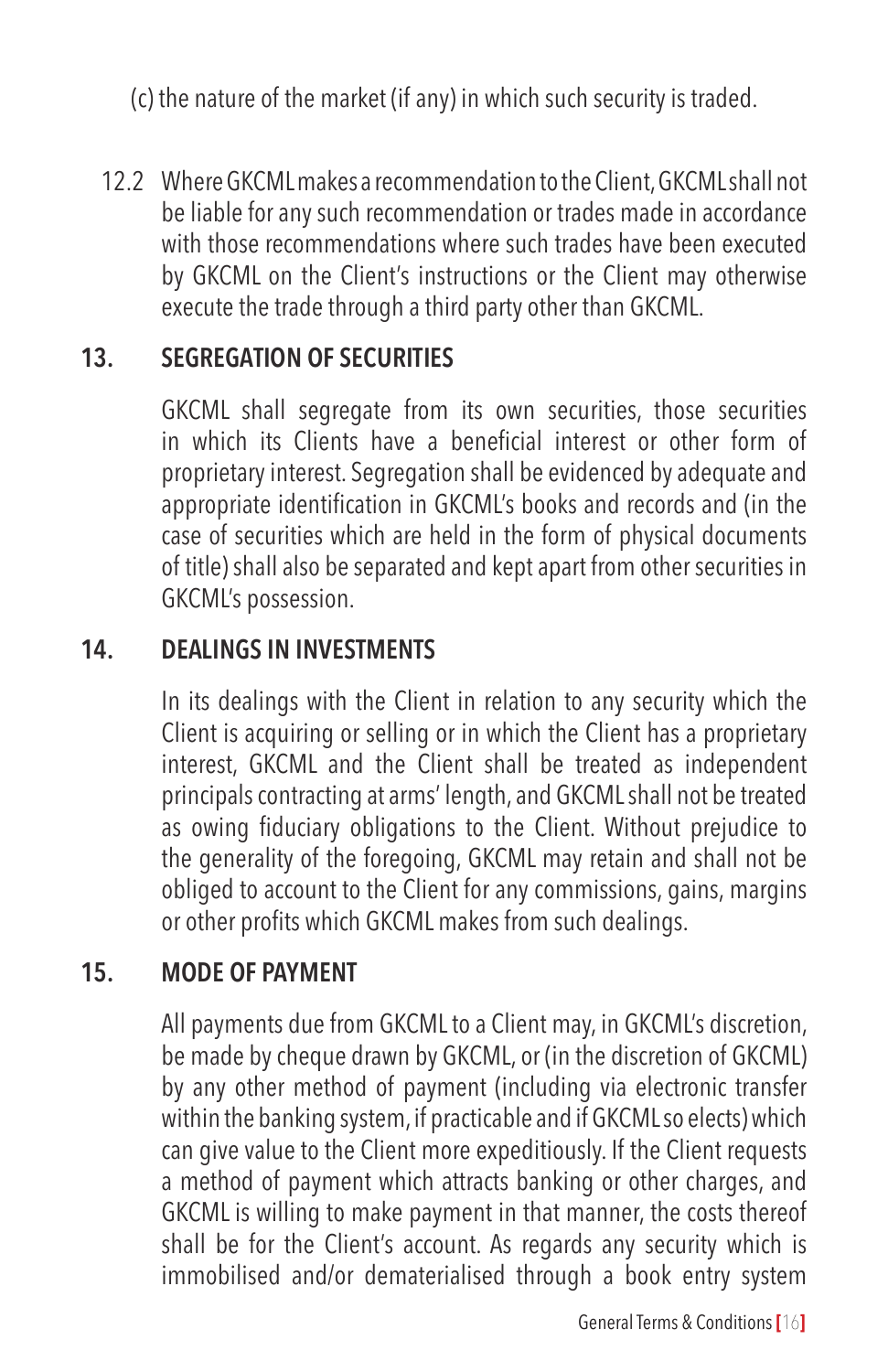operated by a depositary in Jamaica or in any other jurisdiction, in the event that the Client has a proprietary interest in such security the Client shall accept and comply with the prevailing arrangements for the payment of sums falling due under such security, and the Client shall assume and bear all risks associated with those arrangements.

#### **16. INDEMNITY & SECURITY**

- 16.1 In the event that any cheque or other payment tendered to GKCML by a Client is dishonoured on or after presentation or otherwise fails to clear or is returned for any reason, the Client shall immediately replace same with good and cleared funds, and the Client shall indemnify GKCML on demand and hold GKCML harmless in respect of any and all costs, expenses and losses and liabilities incurred by GKCML as a result thereof (including, without limitation, overdraft and other finance charges and financial losses, and costs and losses relating to GKCML's liabilities to any third party resulting from GKCML not having received value for such funds, and any exchange rate or currency conversion losses), and the Client shall pay interest on the amount due to GKCML by way of indemnification at GKCML's commercial bank's unauthorized overdraft rate from the date of such indemnification was due until the Client makes full indemnification to GKCML (both after as well as before any judgment). In the event that the Client becomes liable under this clause 16 to indemnify GKCML, such liability shall be deemed to be a Facility to which clause 18 below applies.
- 16.2 The Client acknowledge(s) and accept(s) the risks associated with forwarding (and receiving) instructions via Electronic Communication pursuant to clause 31 below, and in consideration of GKCML agreeing to the terms and conditions herein, hereby agrees to indemnify and keep GKCML indemnified against, claims, actions, proceedings, demands, damages, costs and expenses (collectively referred to as "losses") incurred or sustained by GKCML of whatever nature and howsoever arising out of, or in connection with such instructions including, among others, incurred by reason of:
	- (a) any instructions whatsoever;
	- (b) any misrepresentation or error made by the Client in relation to any instructions;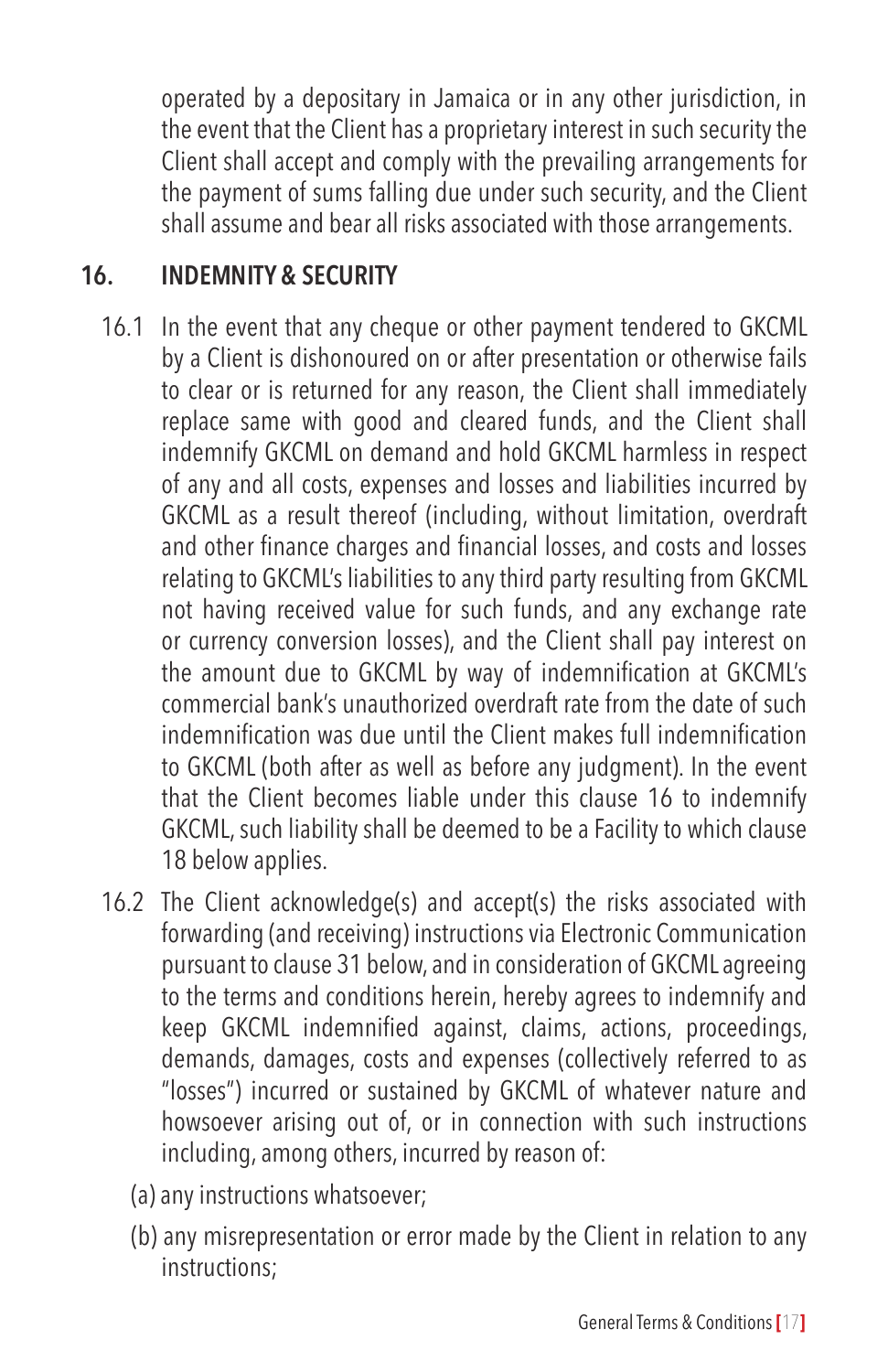- (c) any mistake as shall occur by reason of unclear or insufficient instructions given by the Client in relation to any transaction concerning any investments and/or securities and/or;
- (d) GKCML accepting instructions by electronic means from parties other than the Client whom GKCML and/or its Affiliates believe to be the Client or to be acting on the Client's behalf.

#### **17. COLLATERAL**

As continuing security for the performance of its obligations to GKCML in connection with the provision of the Services, including but not limited to all sums owed to GKCML by the Client now or in the future, including interest commission and fees, the Client grants to GKCML a security interest in and charges on all its property held with or through GKCML now or in the future.

#### **18. LIENS**

All property held or purchased by GKCML on the Client's behalf, shall be subject to a lien in favour of GKCML and held by GKCML as security for the discharge of all the Client's indebtedness or other obligations owed to GKCML however and whenever arising in connection with any Services provided to the Client. GKCML is authorized by the Client, from time to time, whenever deemed necessary by GKCML to transfer any and all of the Client's property subject to such lien, interchangeably between and among accounts held with GKCML in which the Client has an interest, without any regard as to whether GKCML has in its possession or under its control other property of the same kind, amount or value for the Client.

#### **19. ADDITIONAL COLLATERAL**

GKCML shall have the right to demand from the Client, adequate and/ or additional collateral in relation to the provision of any Services or the settlement of transaction in connection therewith. GKCML's right hereunder shall be exercised at its sole and absolute discretion where deemed necessary for GKCML's protection.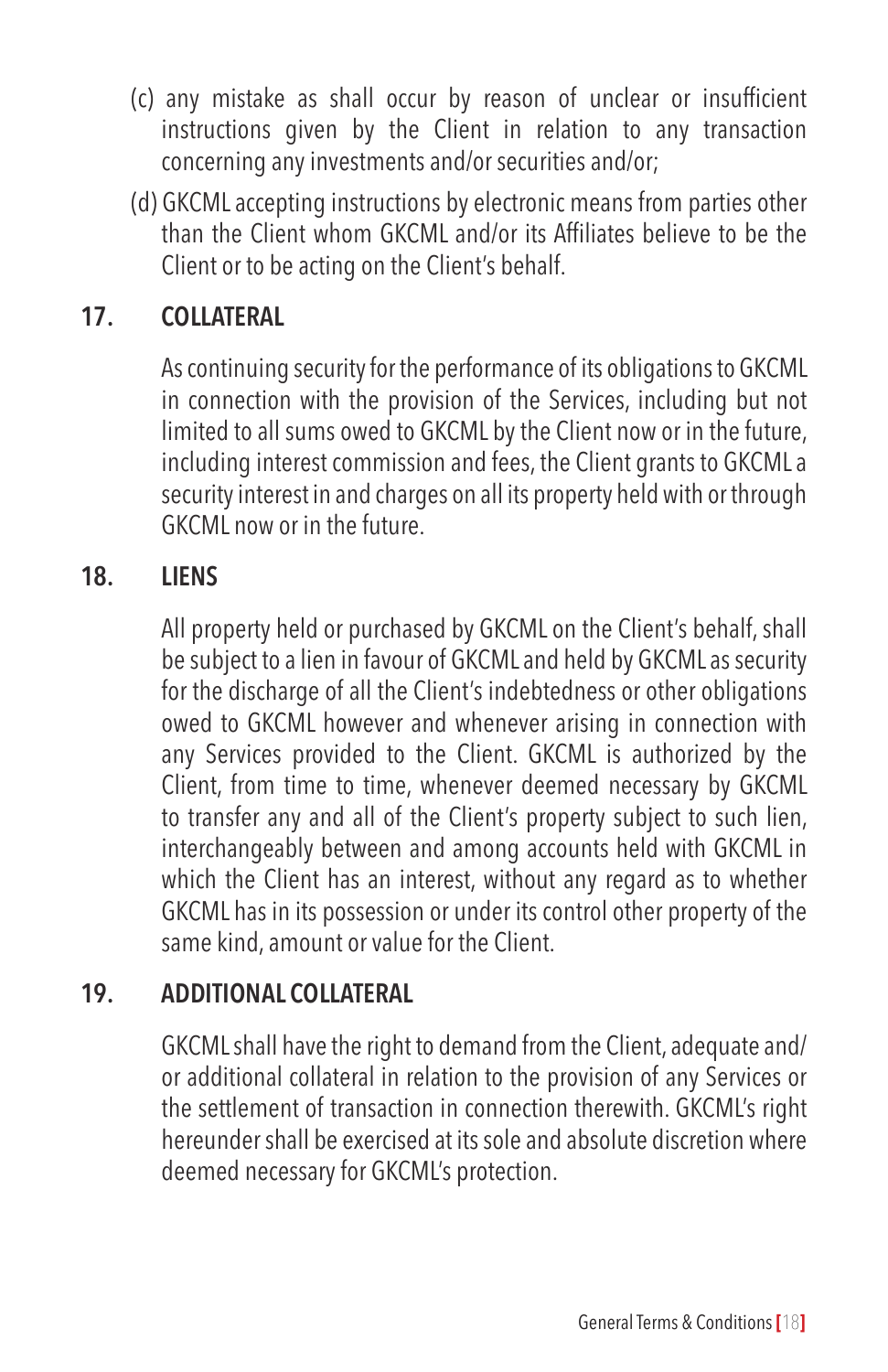# **20. LIQUIDATION OF SECURITIES**

In the event that the Client fails to provide adequate or additional collateral as demanded by GKCML, GKCML shall have the right to liquidate any property held and/or purchased by GKCML on the Client's behalf.

In the event of the Client's death, or the Client becoming the subject of any insolvency or bankruptcy proceedings, or the Client and/or the Client's property has become the subject of any arrangements for the benefit of the Client's creditors, or a levy placed on property belonging to the Client or in which the Client has an interest, GKCML shall have the right to: (i) sell any property held and/or purchased by GKCML on behalf of the Client or in which the Client has an interest (whether held individually or jointly with others); (ii) buy property of any kind to cover a deficit position in connection with a Client's investments held or purchased by GKCML; (iii) cancel any open transactions being entered into by GKCML on behalf of the Client; (iv) terminate any or all outstanding contracts entered into by GKCML on behalf of the Client.

GKCML's rights under this section shall be exercised at its sole and absolute discretion where deemed necessary for GKCML's protection, in such manner and/or forum as determined by GKCML and without notice.

Any demand or notice made by GKCML in connection with the request for additional collateral or the liquidation of securities as provided above, shall not be considered a waiver of GKCML's right herein to sell or buy any property without demand or notice.

Any Client property being liquidated pursuant to this section may be purchased by GKCML for its own account.

#### **21. CLIENT REPRESENTATIONS & WARRANTIES**

- 21.1 On entering into each investment transaction with GKCML, the Client represents and warrants to GKCML that:
	- (a) the Client is duly authorised to execute and deliver any documentation executed by the Client in connection with such investment transaction(s) and to enter into such transaction(s) and (if a body corporate) has taken all necessary action to authorize such execution and delivery and entering into of such transaction(s);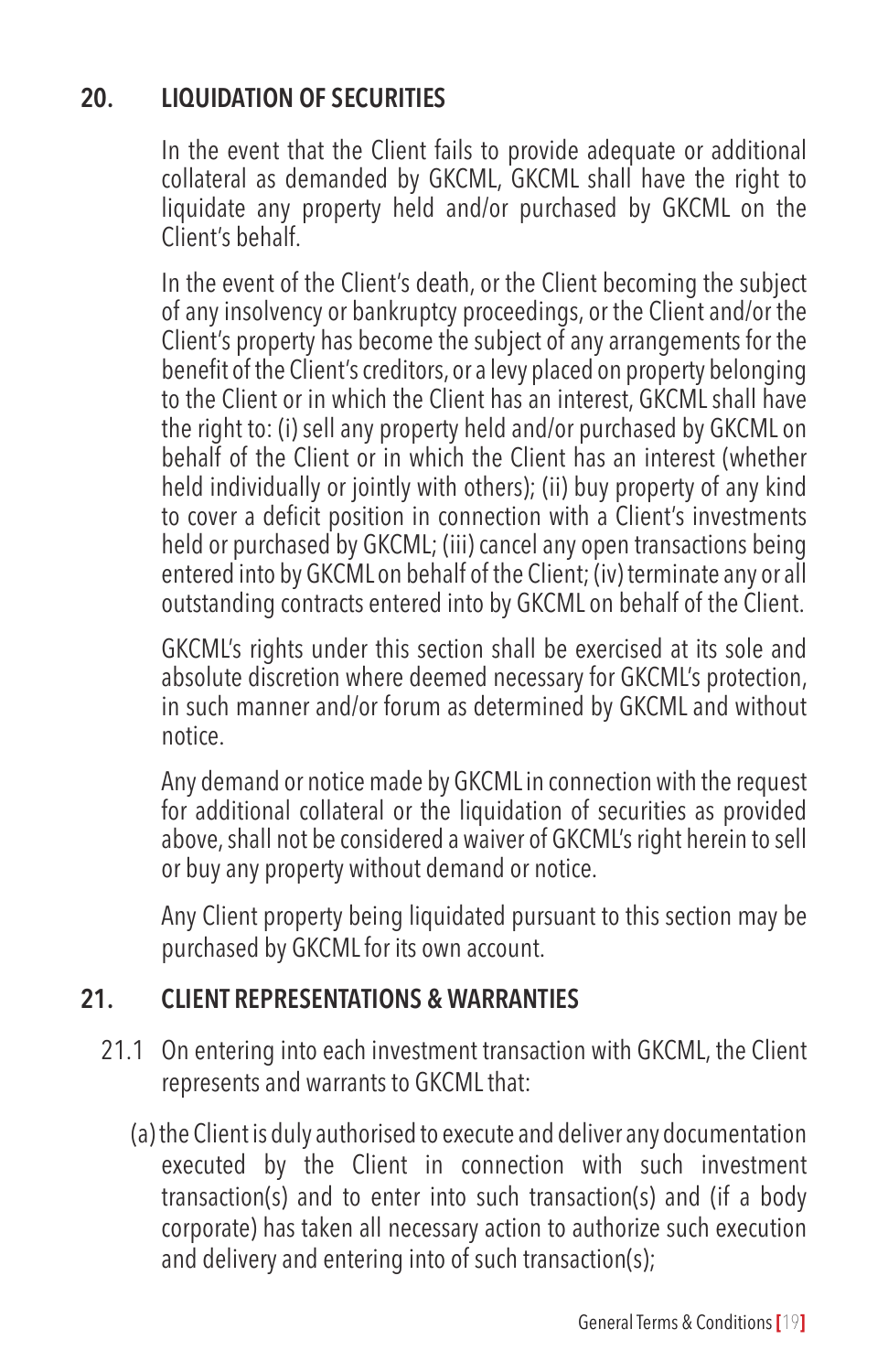- (b) the investment transaction details are accurate and are agreed by the Client and GKCML;
- (c) person(s) who have negotiated, agreed and signed any documentation on behalf of the Client in connection with such investment transaction(s) are duly authorised to act on behalf of the Client in this regard and to commit the Client to the investment transaction(s);
- (d) all funds placed [or invested] with or tendered to GKCML by the Client (whether for the purposes of investment or otherwise) have been lawfully obtained by the Client and are not tainted by any form of illegality, legal defect or fraud of any description and (in the case of a cheque or banker's draft) shall be paid by the bank on which it is drawn on first presentation;
- (e) (in the case of an investment transaction where the Client is selling any security) the transfer details with respect to the Client's account with its broker shall be accurately delivered in writing to GKCML as required by GKCML;
- (f) the Client is and shall be for the duration of any investment transaction entered into with or through GKCML, the sole and absolute beneficial owner of the any security placed or invested with or through GKCML duly entitled and empowered to deal with such security for the purposes of entering into the investment transaction;
- (g) all funds or collateral placed or invested with or tendered to GKCML by the Client are free of any liens, security interests or other encumbrances whatsoever or other adverse interests (other than any liens or rights, which may be held by GKCML);
- (h) the Client has obtained any and all applicable authorizations of any governmental or other body required in connection with entering into such investment transaction(s) with GKCML and such authorizations are in full force and effect;
- (i) the Client has not received and is not relying on any representation or warranty made or given by GKCML or by any of GKCML's servants or agents;
- (j) the Client (if an individual) is of full age and capacity and is not under any form of legal disability;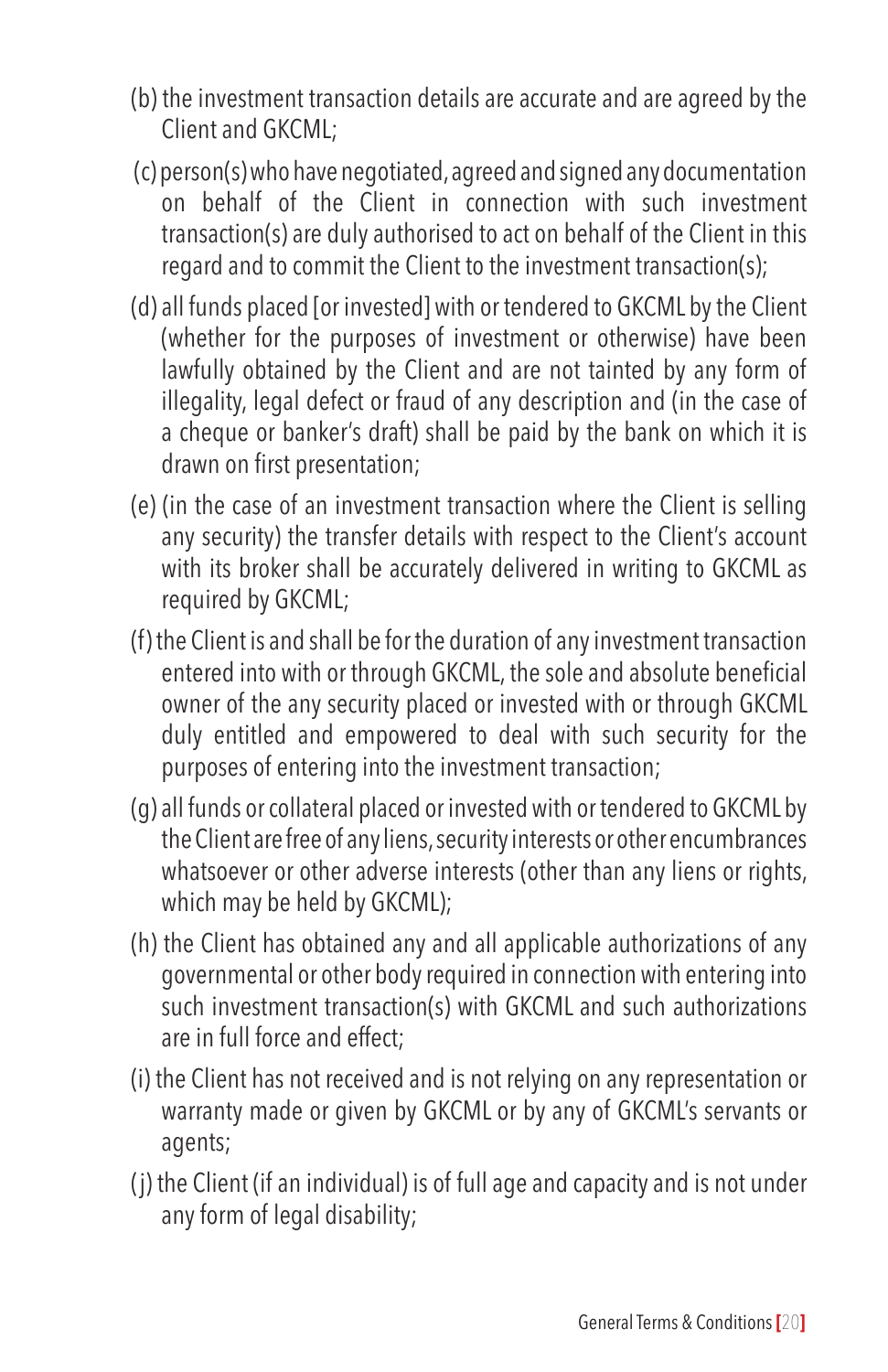- (k) where the Client is an individual, neither the Client nor their spouse is: (i) an insider of any reporting issuer of securities; (ii) in a control position of any public company, whether alone or together with other natural and/or legal persons; (iii) a partner, director, employee, affiliate or associate of a member of any stock exchange, broker or investment dealer; (iv) a non-resident of Jamaica;
- (l) every investment transaction entered into by the Client with GKCML in pursuance of the Services, is entered into by the Client as principal for their own account by way of normal commercial dealings;
- (m) the Client shall notify GKCML immediately of any changes in its status of representations and warranties herein; and
- (n) the Client's entering into of such investment transaction(s) will not violate any law, regulation, bye-law or rule applicable to the Client or any agreement by which the Client is bound or by which any of the Client's assets are affected.
- 21.2 The Client shall indemnify GKCML in full on demand in respect of any claims, suits, liabilities, losses, costs or expenses made against or incurred or suffered by GKCML arising out of a breach by the Client of any of the warranties given by the Client in clause 21.1 above or out of any of them being false or incorrect.

#### **22. PAYMENTS TO WHICH CLIENT NOT ENTITLED**

22.1 In the event that GKCML inadvertently or otherwise makes a payment to the Client of a sum, which is not due and payable to the Client or is in excess of the amount which was, immediately prior to such payment being made, actually and properly held by GKCML for the account of the Client, or in the event that the Client receives any sum which belongs to or is for the account of GKCML, the Client shall immediately repay or pay over (as the case may be) such sum to GKCML without any deductions or set off whatsoever. Until repaid or paid over to GKCML, such sum shall be deemed to be held in trust for GKCML, and GKCML shall have a proprietary right with respect to such sum to trace same into any other fund or asset of the Client from time to time wholly or partially representing all or part of such sum.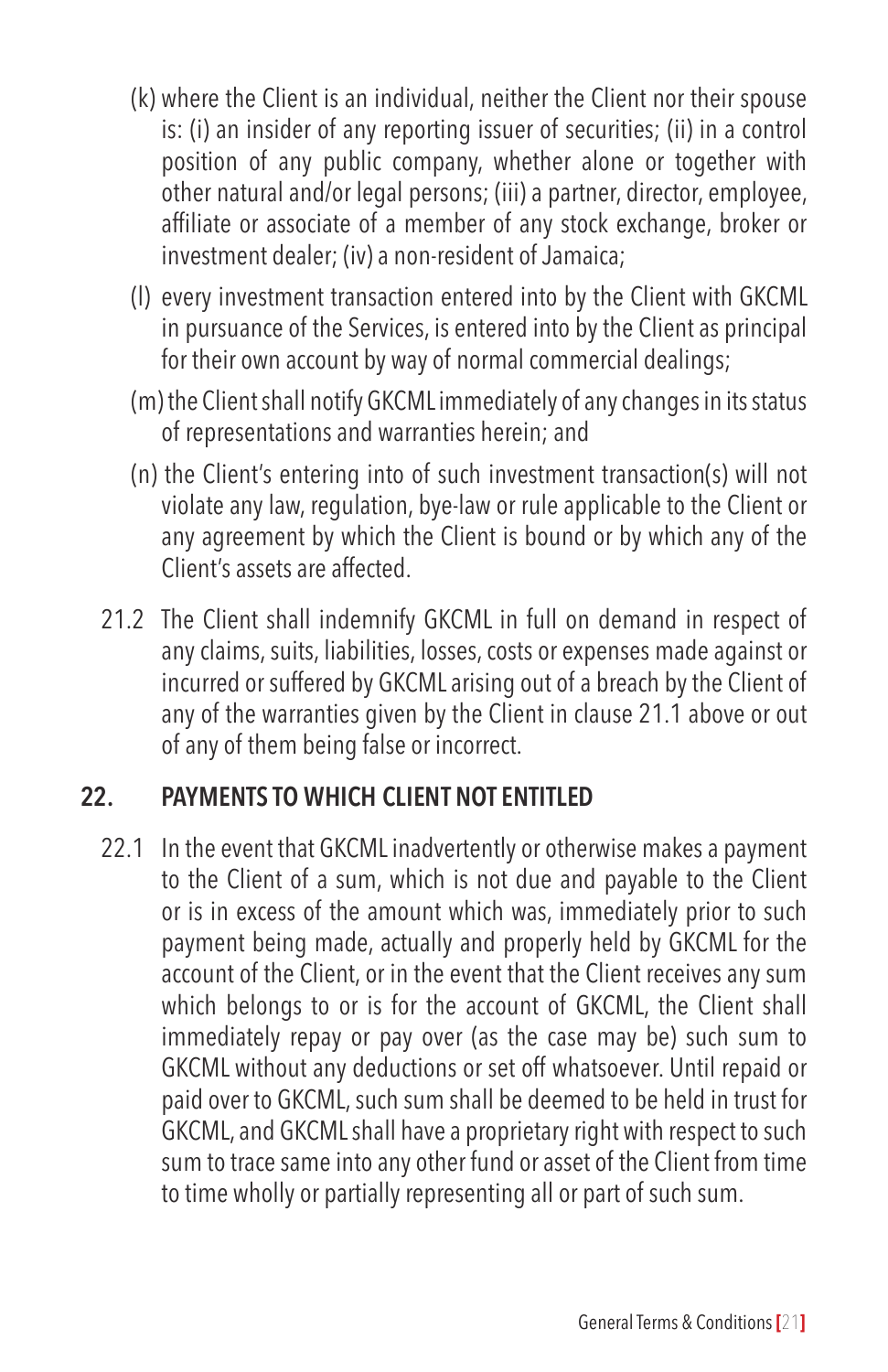- 22.2 GKCML shall, as from the moment that the cheque or other payment instrument comprising such sum comes into the custody or control of the Client or the Client's nominee, also be deemed to have an immediate and unconditional right to possession of such cheque or other payment instrument, and the Client shall in dealing with such cheque or other payment instrument be deemed to have unlawfully converted same to the Client's use.
- 22.3 Upon GKCML's notification to the Client that it is in possession of funds to which it is not entitled, interest shall accrue and be payable by the Client to GKCML on the outstanding balance of such sum while it remains outstanding, at GKCML's commercial bank's unauthorized overdraft rate, both after as well as before any judgment, and such interest shall be payable by the Client to GKCML on demand and until paid shall be compounded at monthly rests by adding each month's accrued interest to the amount of the outstanding sum.
- 22.4 The Client shall indemnify and hold GKCML harmless from all losses, liabilities, costs and expenses resulting from the Client's failure to comply with the foregoing provisions of this clause.

# **23. CLIENT IDENTIFICATION**

The Client shall, at the commencement of the Client's investment relationship with GKCML or as soon thereafter as GKCML may require, deliver to GKCML a copy of acceptable identification of the Client, a specimen of the Client's signature, the Client's tax registration number (TRN), and such other evidence verifying the Client's identity as GKCML may from time to time require for "due diligence" or regulatory purposes, and shall sign GKCML's standard AOFs (all of which are subject to and governed by the provisions of these Terms and Conditions).

# **24. CORPORATE CLIENTS**

24.1 If the Client is a body corporate, the Client shall deliver to GKCML at the commencement of the investment relationship between the Client and GKCML the documents required by GKCML from time to time including relevant board resolution, extract of minutes (if any), incorporation documents, signature cards with specimen signatures and such other documents (attested in such manner as GKCML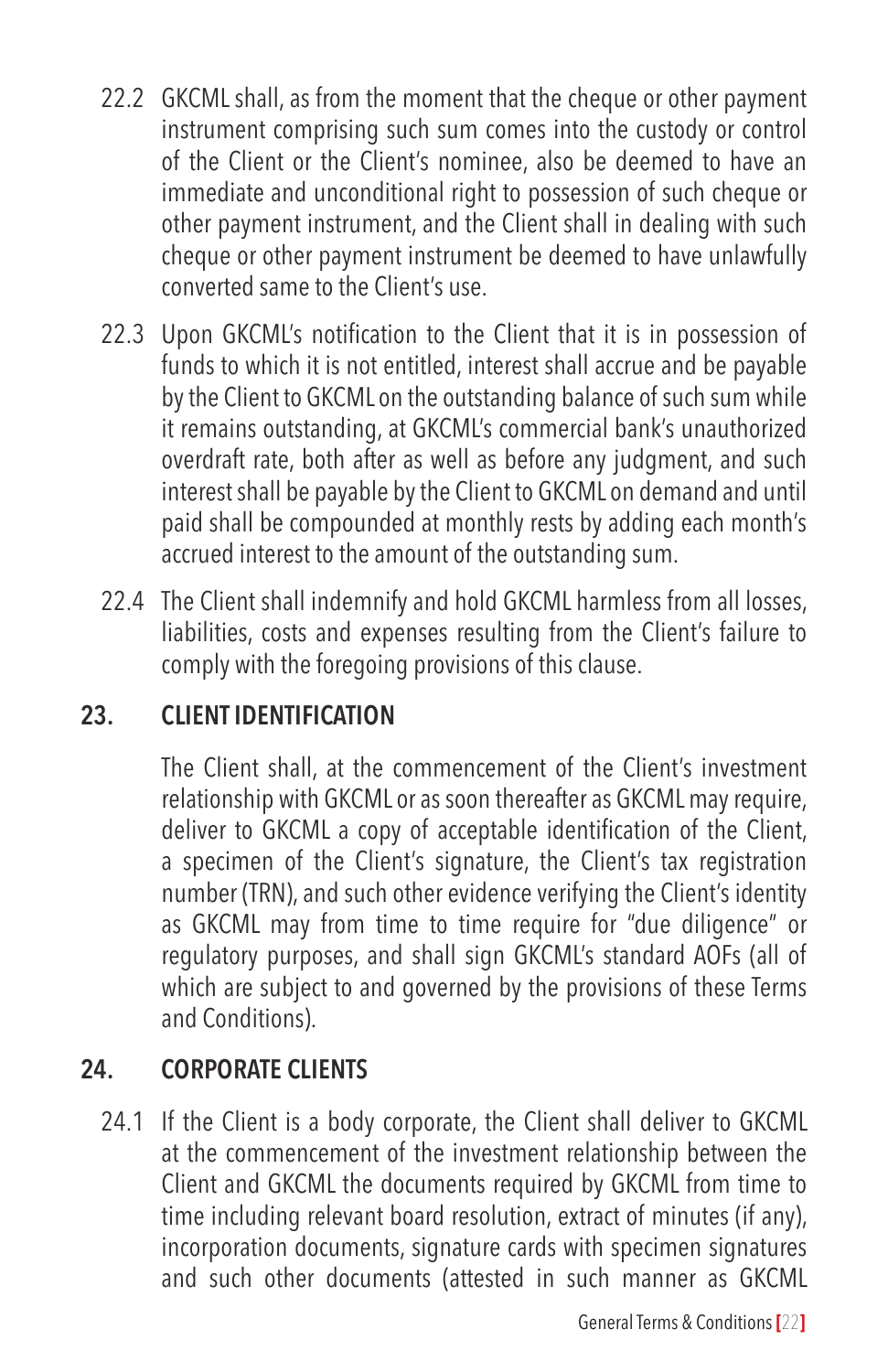may determine) as GKCML may from time to time require for "due diligence" or regulatory purposes.

- 24.2 The Client shall inform GKCML in writing of any changes to the persons referred to in clause 24.1 above, and shall promptly provide GKCML with correct specimens of the signatures of all such persons and execute and deliver to GKCML such other documents and information that may be required thereto.
- 24.3 On making any investment through GKCML or dealing with any investment or account held with GKCML or receiving any payment from GKCML on account thereof, the Client shall, unless the Client has otherwise specified by notice in writing to GKCML prior to making such investment, be deemed to represent and warrant to GKCML that the items referred to in clause 24.1 are current and in full force and effect.

#### **25. GKCML'S OBLIGATIONS**

GKCML is committed to:

- (a) Keeping proper and detailed accounting and records of the Client's investments and securities held with GKCML; and
- (b) Acting with prudence, judgment and due care in carrying out the Client's instructions and in undertaking transactions and investments on the Client's behalf.

# **26. CLIENT'S OBLIGATION**

The Client undertakes the following obligations:

- (a) to check all notifications, reports, trade confirmations or other communication received from GKCML within thirty (30) days of receipt (the "GKCML Correspondence");
- (b) to notify GKCML of any errors in any GCKML Correspondence received immediately on becoming aware of such errors within the time specified in these Terms and Conditions;

to inform GKCML in writing (by post, fax or e-mail) without undue delay of changes in the information it has given to GKCML;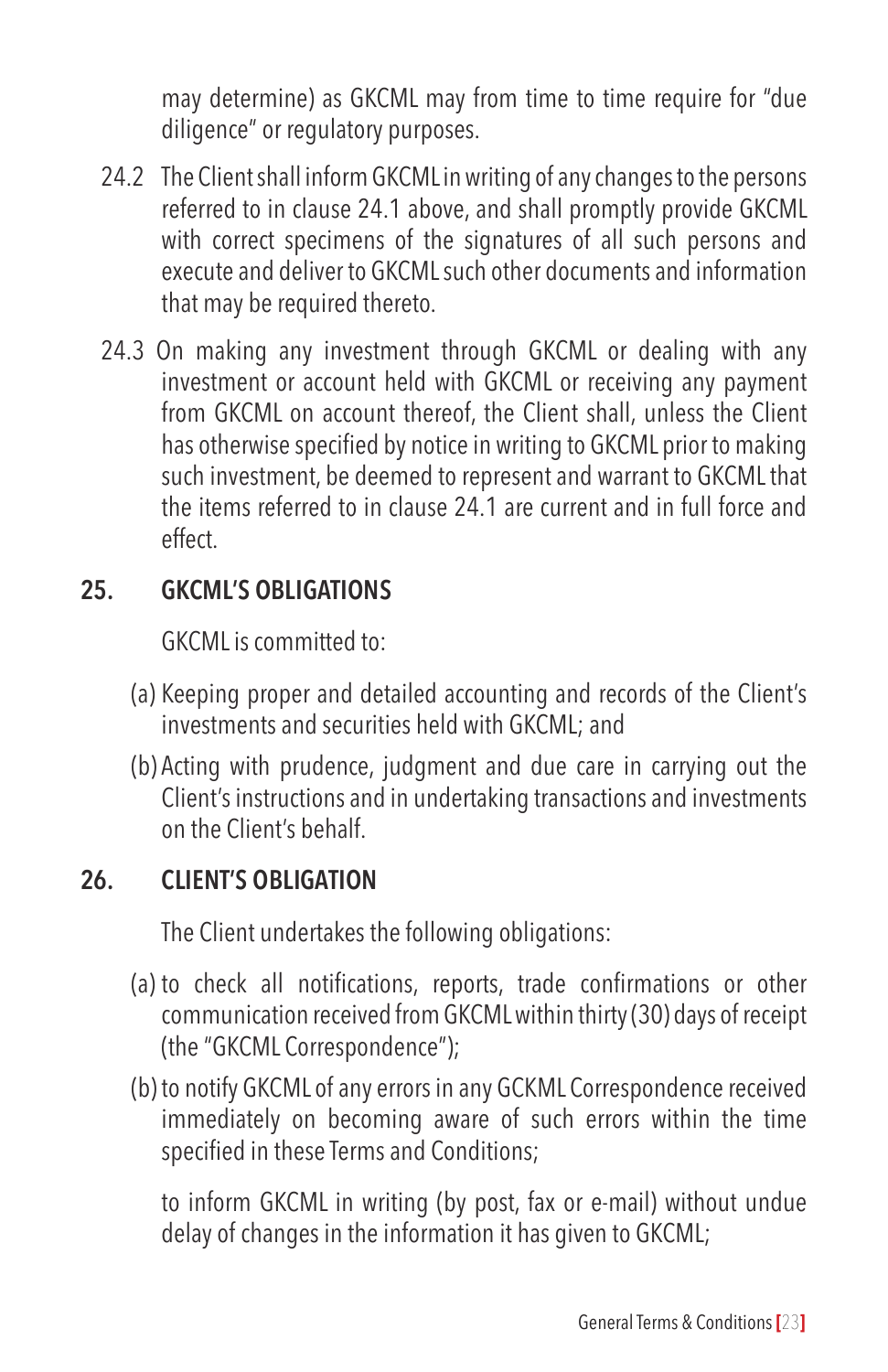GKCML is not liable for damage resulting from the Client not notifying GKCML of changes in the aforementioned information.

#### **27. CONFIDENTIALITY**

- 27.1 GKCML undertakes to preserve and maintain the confidentiality of the business, investments and affairs of its Clients in relation to their dealings between GKCML, and shall not disclose same unless:
	- (a) the particular Client has consented to such disclosure being made by GKCML in the particular instance; or
	- (b) GKCML is obligated or permitted by applicable law to make the particular disclosure.
- 27.2 In providing the Services to its Clients, GKCML shall not be under any duty to make any decisions or take any actions with reference to the confidential information of another GKCML Client or any other person to whom GKCML owes an obligation of confidentiality in respect of such confidential information, save and except where so required by any applicable law or regulation.
- 27.3 The Client is under an obligation to GKCML to keep confidential any and all information of a confidential nature relating to GKCML, its Affiliates, directors, shareholders, employees and/or agents acquired during the provision of the Services to the Client by GKCML, except where required by law or regulation to disclose such confidential information.

#### **28. JOINT ACCOUNTS**

- 28.1 This section applies when there is more than one owner on the client account.
	- (a) Unless you tell us otherwise by means of a writing sign by all owners to the client account, any client account held in the name of more than one owner shall be deemed to be held in joint tenancy with right of survivorship.
	- (b) Unless all of the owners of the client account instruct otherwise in writing each owner of the client account shall be entitled to give instructions on any and all matters related to the client account. Any such instructions from and any forms and documents related to the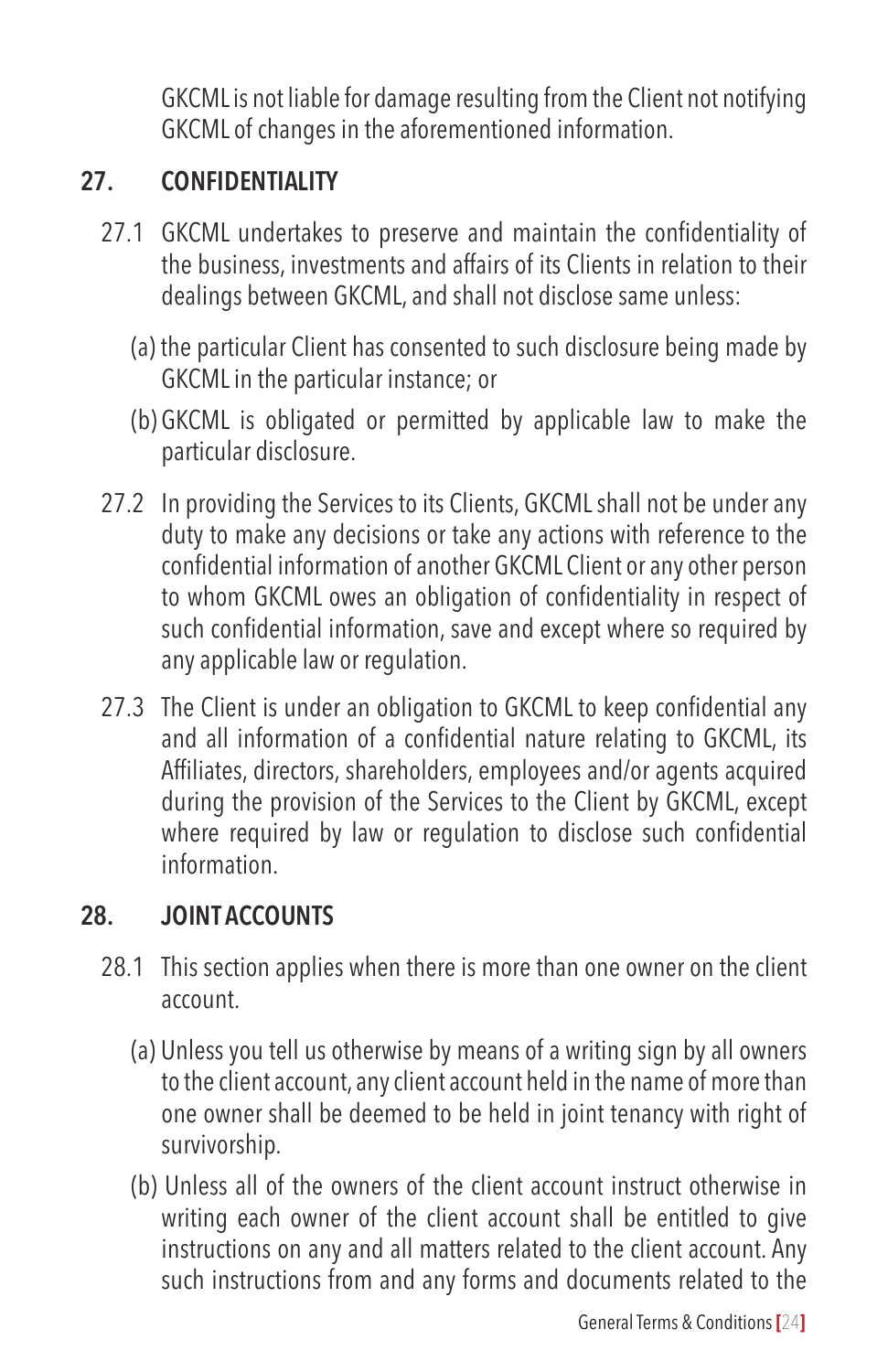client account signed by one owner of the account shall be valid and binding on all owners of the client account.

28.2 Each owner of the account is jointly and severally liable to us for the entire amount of any liability to us in respect of the account with all of the owners of the account.

#### **29. DEALINGS BY CLIENT**

The rights or proprietary interest of the Client under any investment or instrument held through or issued by GKCML shall not be assigned, charged or otherwise disposed of by the Client save and except in pursuance of the Services provided to the Client by GKCML.

#### **30. TAXATION**

In the event that GKCML becomes, or reasonably believes that it has become, obliged to deduct tax of any description from any sum paid or credited by GKCML for the account of the Client or to charge tax of any description on any fee or charge for any product or Services rendered by GKCML on behalf of the Client, GKCML is hereby authorized to deduct such tax from the sums held by GKCML for the account of the Client or from any payment made by GKCML to or on behalf of the Client, and GKCML shall not be liable to the Client in any manner whatsoever in respect thereof provided that GKCML in due course accounts to the relevant revenue department for the proceeds of such deduction or charge.

# **31. SENDING INSTRUCTIONS VIA ELECTRONIC COMMUNICATION**

31.1 GKCML is authorised but not obliged to rely upon and act in accordance with any instructions and/or representations by the Client and/or the Client's joint account holder(s) in relation to its clientaccount or investments and/or securities in its portfolio, which may from time to time be, or purport to be given in writing or by telephone or by facsimile or by electronic mail by the Client or Client's joint account holder's behalf by any person or persons appearing to be duly authorised by the Client and/or Client's joint account holder(s) without inquiry on the part of GKCML as to the authority or identity of the person or persons making or purporting to make such instructions and/or representations and regardless of the circumstances prevailing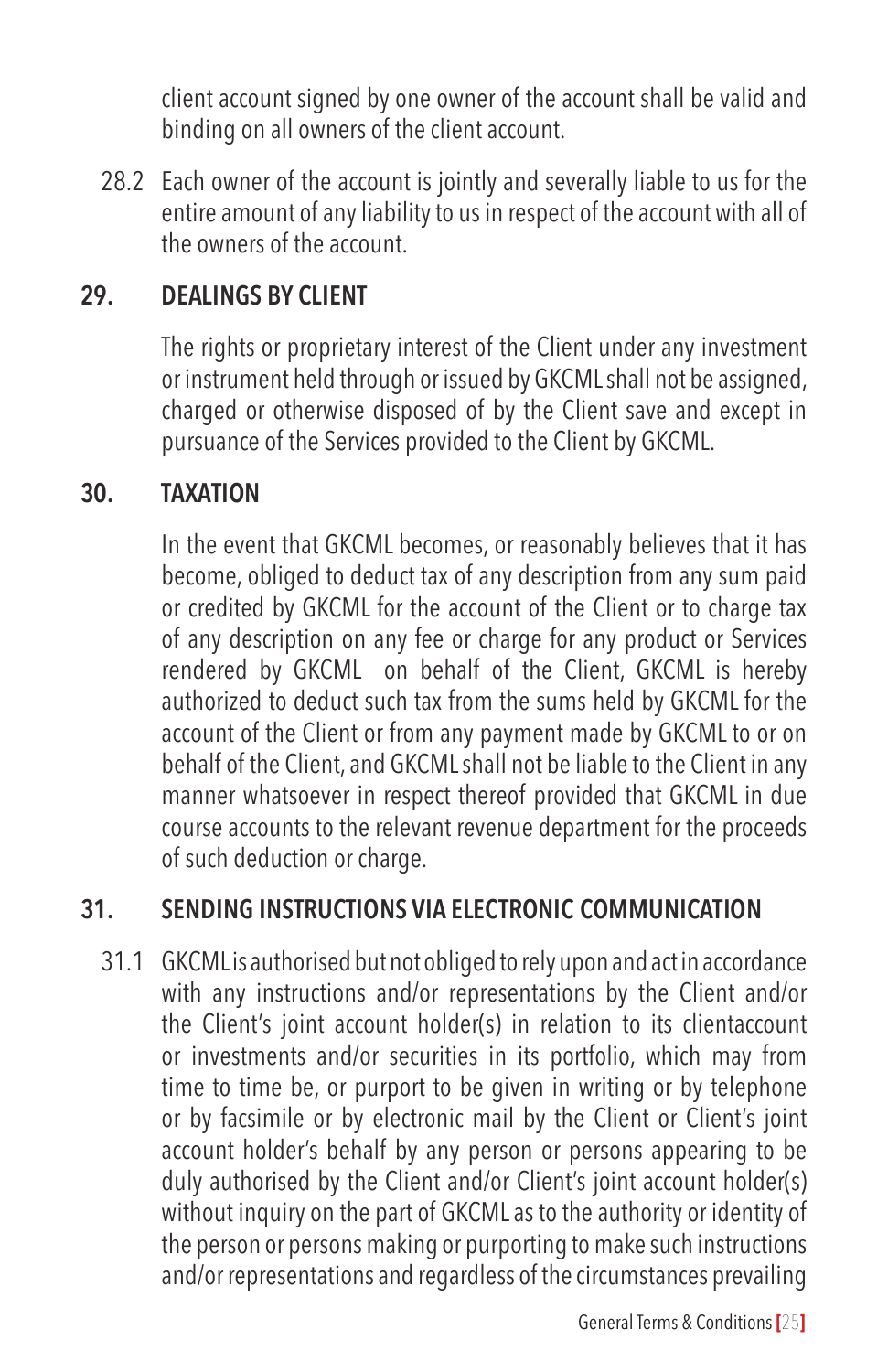at the time of such instructions and/or representations. GKCML shall be entitled to treat such instructions and/or representations as fully authorised by and binding upon the Client and/or the Client's joint account holder(s) and GKCML and/or its Affiliates shall be entitled (but not bound) to take such steps in connection with, or in reliance upon, such instructions and/or representations as GKCML and/or its Affiliates may in good faith consider appropriate whether such instructions and/or representations include directions as permitted within this agreement or otherwise or purports to bind the Client and/or the Client's joint account holder(s) to any agreement or other arrangement with GKCML or with any other person or to commit the Client or any of the Client's joint account holder(s) to any other type of transaction whatsoever, regardless of the nature of the transaction(s) or arrangement(s) or the amount of money involved and notwithstanding any error or misunderstanding or lack of clarity in the terms of such instructions and/or representations. GKCML is further authorised to forward communication to the Client and/or the Client's joint account holder(s), whether confidential or not, via the means detailed in this clause 31. The Client and/or the Client's joint account holder(s) accept(s) the risks associated with forwarding (and receiving) instructions and representations via these means and hereby agree to indemnify and keep GKCML indemnified against all losses, claims, actions, proceedings, demands, damages, costs and expenses (collectively referred to as "losses") incurred or sustained by GKCML of whatever nature and howsoever arising out of, or in connection with such instructions and/or representations, provided only that GKCML and/or its Affiliates act in good faith. Without prejudice to the generality of the forgoing provision the Client and/or the Client's joint account holder(s) shall indemnify and keep GKCML and/or its Affiliates indemnified in relation to losses incurred by reason of:

- (a) any instructions and/or representations whatsoever;
- (b) any misrepresentation made by the Client and/or Client's joint account holder(s) in relation to any such instructions and/or representations;
- (c) any mistake as shall occur by reason of unclear or insufficient instructions given by the Client and/or the Client's joint account holder(s) in relation to any transaction concerning any investments and/or securities; and/or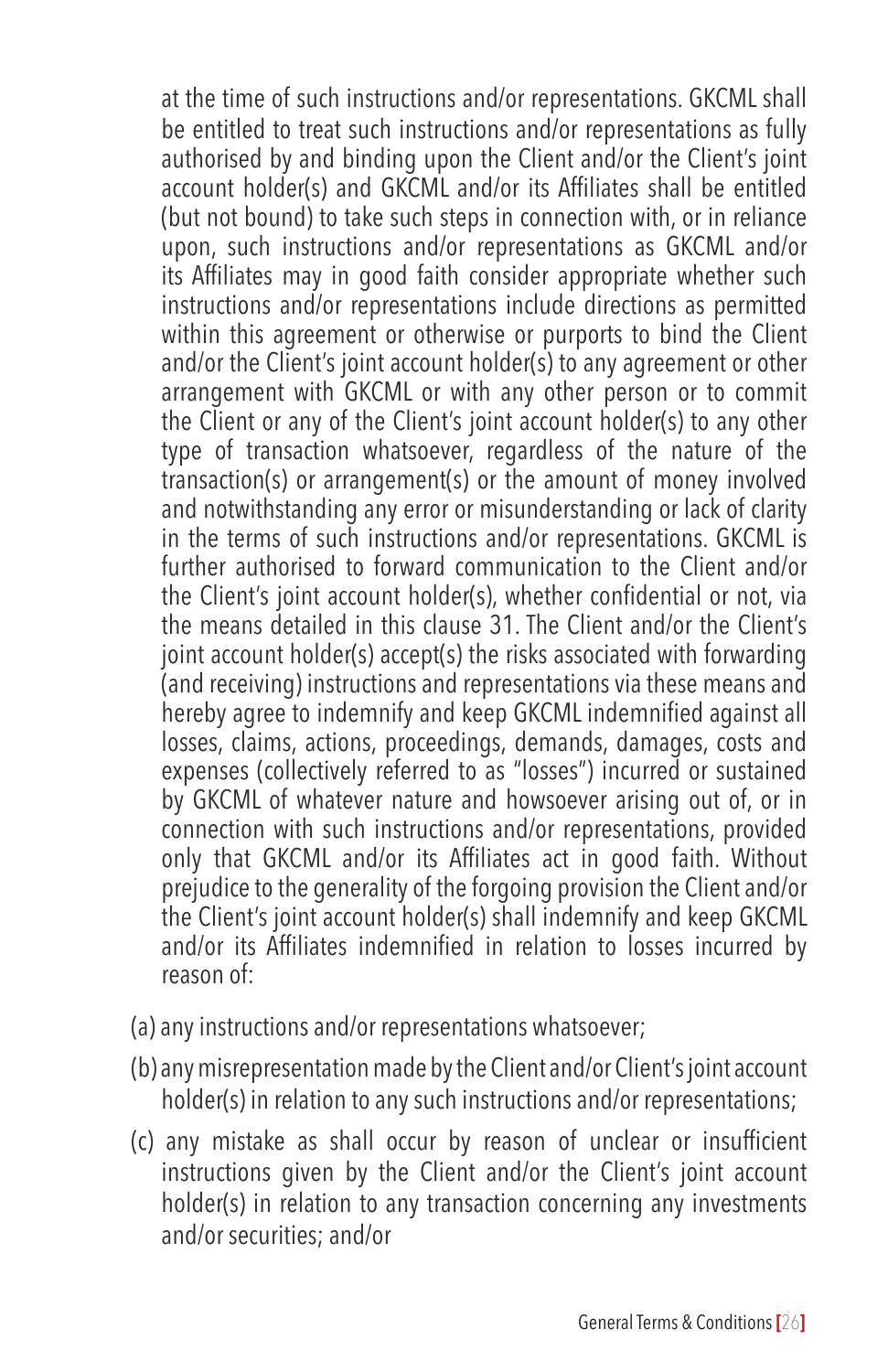- (d) GKCML accepting instructions and/or representations by such means from parties other than the Client or the Client's joint account holder whom GKCML and/or its Affiliates believe to be the Client or Client's joint account holder(s) or to be acting on the Client's or joint account holder's behalf.
- 31.2 Instructions and/or representations by and for and on behalf of the Client or Client's joint account holder(s) by way of telephonic conversation shall be immediatelyconfirmed by Client or Client'sjoint account holder to GKCMLin writing but GKCML and/or its Affiliates are entitled to act without receipt of such written confirmation.
- 31.3 Notwithstanding any other provision of this agreement, GKCML may (but shall not be obliged to) require written instructions from the Client and/or (where applicable) the Client's joint account holder(s), prior to effecting any transaction in respect of the account(s) of the Client and/or Client's joint account holder(s).
- 31.4 For the avoidance of doubt GKCML is not, and shall not be liable for any costs, liability, damages, demands or expenses that the Client or any third party incurs due to the matters set out in this clause 31 including, among others and without limitation, those resulting from (i) GKCML acting or failing to act upon instructions and/or representations received for any reason whatsoever; or (ii) any delay or failure to receive instructions and/or representations sent by the means provided in this clause 31 whether same resulted from a malfunction of any equipment or otherwise and further shall not be liable for any acts or omissions authorised by this clause.

#### **32. ADDITIONAL PROVISIONS SPECIFIC TO LISTED SECURITIES**

- 32.1 The provisions of this clause 32 apply to securities which are listed on a securities exchange (including, without limitation, the Jamaica Stock Exchange), referred to in this clause 32 as "listed securities" (which expression shall include any payments, rights or other economic benefits paid or accruing on such securities).
- 32.2 The provisions of this clause 32 are in addition to the other provisions in these Terms and Conditions (which other provisions shall, unless the context otherwise requires, also apply to listed securities).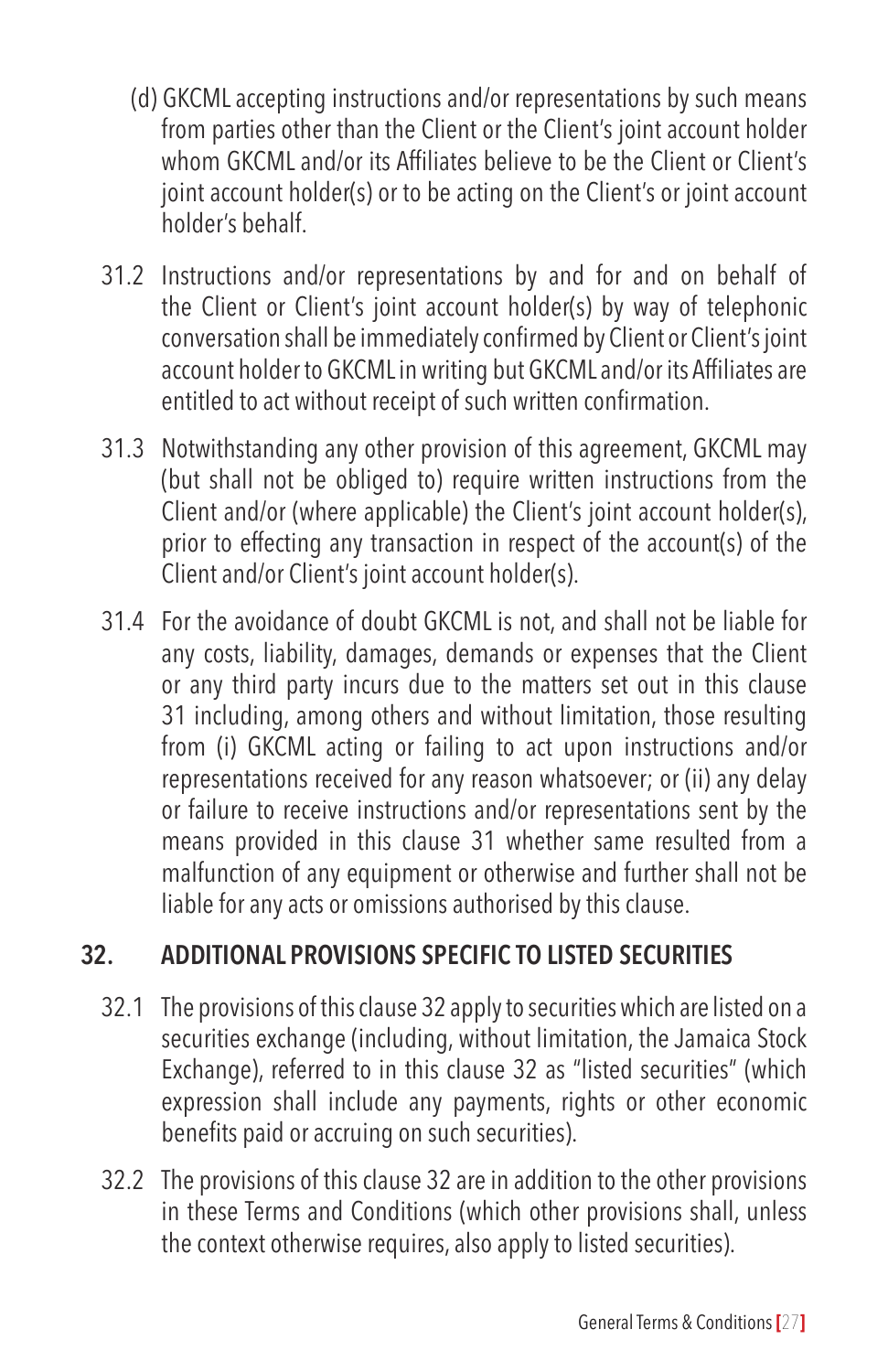- 32.3 All transactions on the Client's behalf in listed securities shall be subject to, and the Client shall abide and be bound by and comply with: – (i) the constitution, rules, regulations, byelaws, interpretations, customs and usage of the securities exchange on which the listed securities are listed; and (ii) the guidelines, rules, regulations and laws made or administered by the Financial Services Commission or other competent regulatory authority.
- 32.4 GKCML is hereby appointed the agent of the Client for the execution of the Client's orders with respect to listed securities, and GKCML is authorised to complete all transactions with respect to such orders and to expend monies, make advances and do all things which are required to effect and complete such transactions, and the Client accepts and agrees to be bound thereby.
- 32.5 The Client represents and warrants to GKCML that the Client intends, and shall be deemed to intend, to buy or sell any listed securities for which an order to buy or sell is communicated (whether orally, electronically or otherwise) by the Client to GKCML, and GKCML shall be entitled (but shall not be obliged) to rely on such communications and to treat them as definitive and binding on the Client.
- 32.6 The Client represents and warrants to GKCML that, in respect of each buy order which is communicated by the Client to GKCML with respect to listed securities, the Client will pay in full the purchase price (or such part of the buy order as is filled), and all related fees, costs and charges, within the period prescribed by GKCML (and, in any event, on the demand of GKCML) and in accordance with the terms and conditions set out in any contract note issued by GKCML.
- 32.7 GKCML shall be entitled (but not obliged) to require the Client to put GKCML in good and cleared funds to cover the full price and related fees, costs and charges of executing and settling any buy order. Without prejudice to GKCML's said entitlement, the Client agrees to pay GKCML in good and cleared funds for all transactions on or before the settlement date stated in the relevant contract note issued by GKCML.
- 32.8 The Client shall pay interest charged by GKCML on all amounts advanced and other debit balances due on any and all of the Client's accounts in accordance with rates from time to time charged by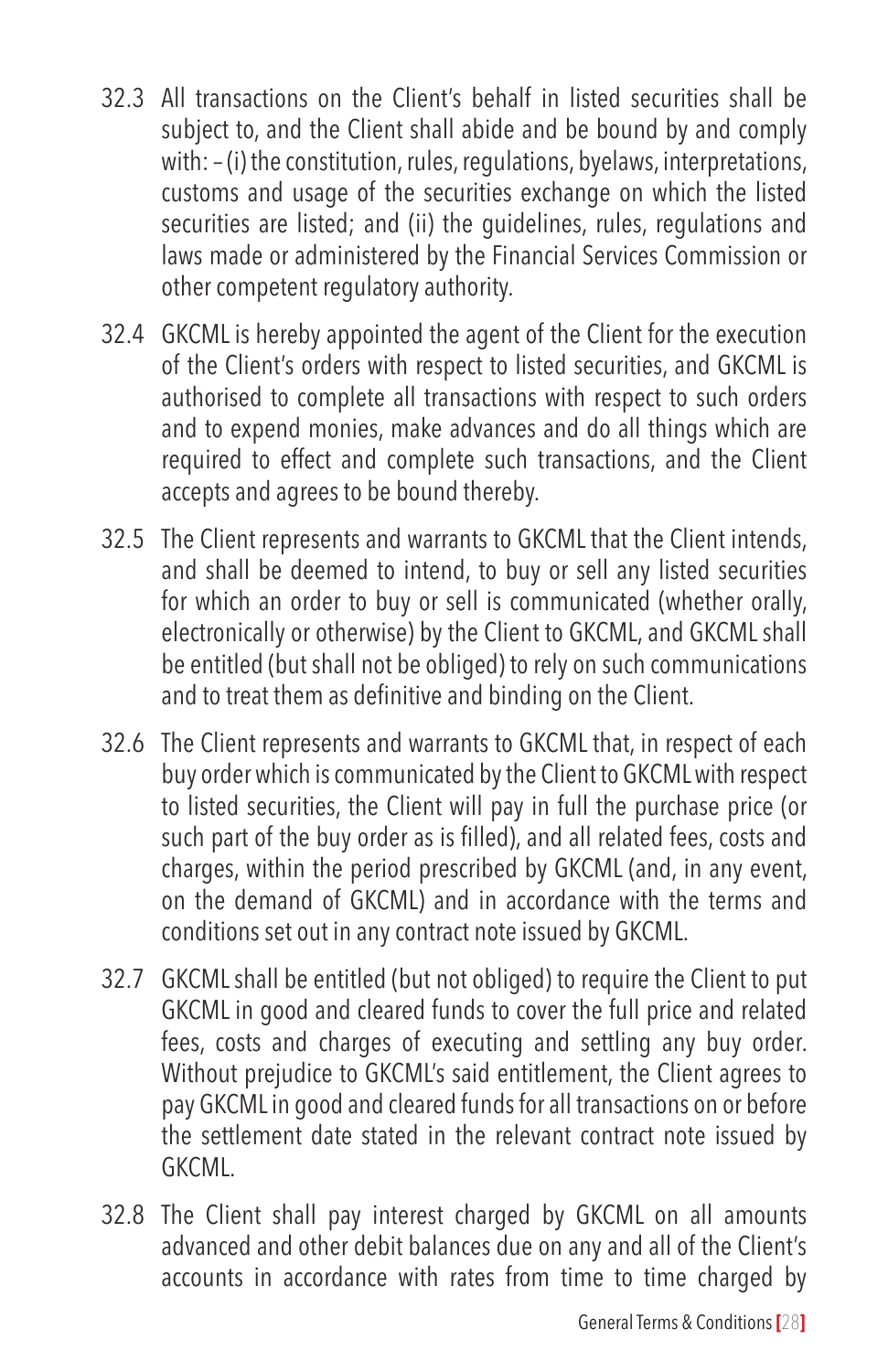GKCML in its discretion, and GKCML may charge to and debit the Client's account with such interest from time to time as GKCML deems appropriate in its discretion, and may charge interest on the interest so debited to the Client's accounts from time to time and at the rates GKCML deems appropriate in its discretion.

- 32.9 The Client shall be liable for and shall pay to GKCML all fees, costs and charges associated with the transaction(s) effected by GKCML on the Client's behalf at the rates then prevailing, including (without limitation) GKCML's commission and all fees and costs charged or chargeable by the securities exchange on which the transaction(s) are executed, and GKCML may levy additional charges and debit the Client's account for any additional or unusual facilities or services provided to the Client.
- 32.10 The Client shall at all times be liable for amounts advanced by GKCML for the Client's account, and for any debit balances or other obligations owing in any of the Client's account(s) with GKCML, and such advances and balances shall constitute enforceable civil debt obligations owing by the Client to GKCML. The Client shall pay GKCML's reasonable attorney's fees and other expenses of collection in the event that the Client does not pay in full amounts owing by the Client to GKCML from time to time.
- 32.11 The Client shall remain liable to GKCML for any debit balance remaining in the Client's account notwithstanding the sale or other realisation of listed securities credited thereto, whether in whole or part and whether such sale or other realisation is done by the Client or GKCML.
- 32.12 GKCML may sell or otherwise realise any listed securities credited to the Client's account and apply the net proceeds in reduction of any amounts due to GKCML from and unpaid by the Client.
- 32.13 In the event that GKCML makes a short sale of listed securities at the Client's direction or with the Client's consent, or if the Client fails to deliver to GKCML any listed securities which GKCML has sold at the Client's direction, GKCML is irrevocably authorized (but is not obliged) to buy the listed securities necessary to enable GKCML to settle the trade with the purchaser, and the Client shall be liable for and pay to GKCML on demand the purchase price and all related fees, costs and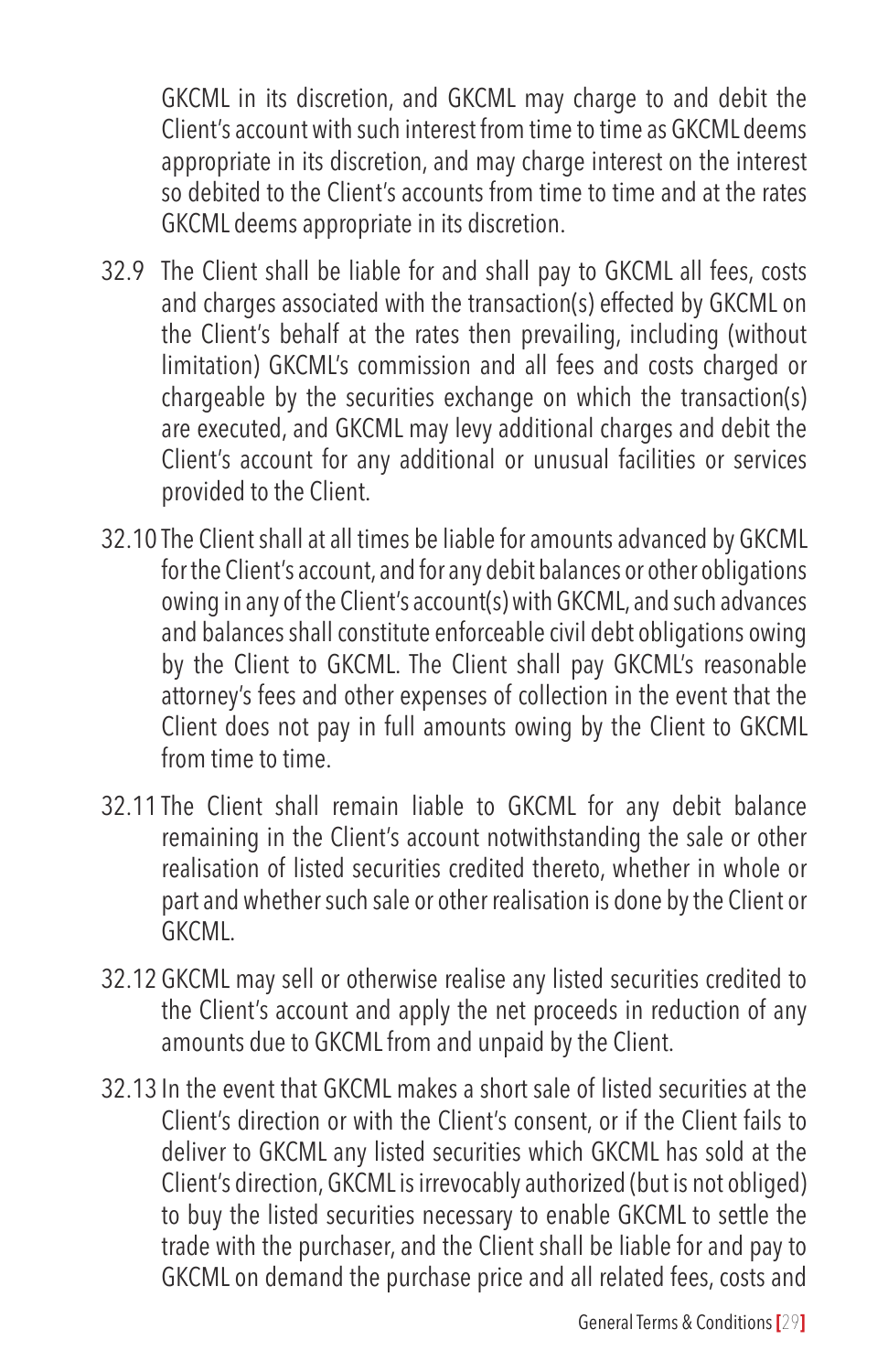charges and cost of purchasing those listed securities and the Client shall indemnify and hold GKCML harmless in respect of any and all losses, liabilities, costs and expenses incurred or suffered as a result of GKCML purchasing such listed securities.

- 32.14 The Client agrees that GKCML shall not be obliged to settle the Client's account or to pay any amounts standing to the credit of any of the Client's accounts without GKCML first receiving all listed securities for which the Client's account is short, provided however that any such settlement shall not prejudice any claim by GKCML in respect of listed securities for which the account is short or for any related compensation or indemnification.
- 32.15 The Client agrees that any listed securities in which the Client's account is long must be paid for in full before those listed securities are delivered or otherwise made available to the Client.
- 32.16 The Client agrees to sign and deliver to GKCML all documents, and take all steps, as may be required by GKCML to facilitate the adequate and proper documentation and settlement of any trade made on the Client's behalf pursuant to any sell or buy order.
- 32.17 The Client represents and warrants to GKCML that any listed securities which the Client delivers to GKCML to be deposited in any depositary (including, without limitation, the, "JCSD") are solely, absolutely and beneficially owned by the Client and free and are clear of any liens, charges or other encumbrances whatsoever (save and except those arising under this agreement), and that the Client has the unrestricted right to sell and transfer such listed securities.
- 32.18 The Client irrevocably authorizes GKCML to remove from the Client's account in the JCSD or any other depositary any listed securities which: – (i) have been credited to such account without the Client's permission; or (ii) have been credited to such account by mistake; or (iii) have not been paid for by the Client in accordance with the terms of any contract note issued by GKCML with respect thereto or, if no contract note has been issued by GKCML, have not been paid for after demand has been made by GKCML for payment.
- 32.19 The Client agrees that for trade in listed securities which is executed in a currency other Jamaican dollars, settlement will be in such other currency.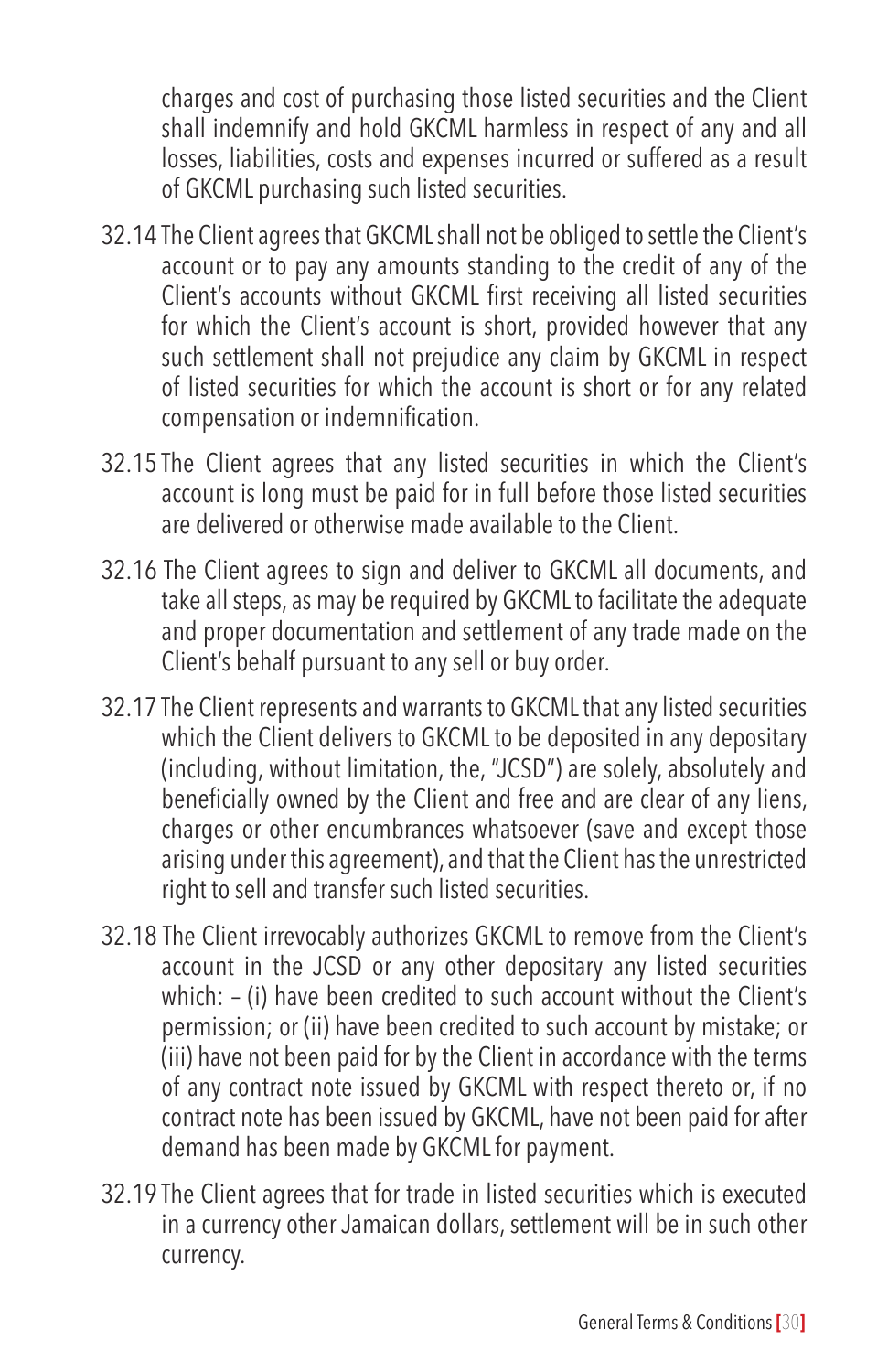- 32.20 The Client agrees that where GKCML executes a trade over any securities exchange through a third party, GKCML will not be liable for any losses, liabilities, costs and expenses incurred by the Client resulting from the acts or omissions of such third party, and the Client hereby releases GKCML from any liability in respect of any losses, liabilities, costs and expenses. The Client shall bear and assume all counterparty risks in relation to transactions involving or utilising the services or facilities of any third party.
- 32.21 Any order given by the Client shall be binding upon the Client and the Client's personal representatives and estate, unless GKCML has received prior notification, in a manner acceptable to GKCML, of the death or insolvency of the Client. Such death or Insolvency and notice thereof will not affect GKCML's right to act on any instruction(s) received from the Client prior to being provided with notice of the Client's death or insolvency.
- 32.22 In the event of the Client's death, GKCML may, in order to reduce or, if sufficient, satisfy any outstanding liabilities the Client may have to GKCML: – (i) sell any or all listed securities in the account of the Client, whether maintained individually or jointly with others; (ii) buy any or all listed securities which may be short in such account; and (iii) cancel any open order and to close any or all outstanding contracts, all without notice or advertisement. Such sales or purchases may be made at GKCML's discretion on any securities exchange or other market where such business is usually transacted, or at public auction or by private treaty, and GKCML may be the purchaser for its own account.
- 32.23 The Client agrees to notify GKCML immediately if the Client is or becomes an employee of any securities exchange or by any corporation of which any securities exchange owns a majority of the capital stock or by any member or firm registered on any securities exchange, or by any company or individual dealing, either as broker or principal in listed securities.
- 32.24 If GKCML is carrying the Client's account as clearing broker by arrangement with another broker, dealer or investment advisor who is or purports to be authorized by the Client, or through whom the Client's account has been introduced to GKCML, then until GKCML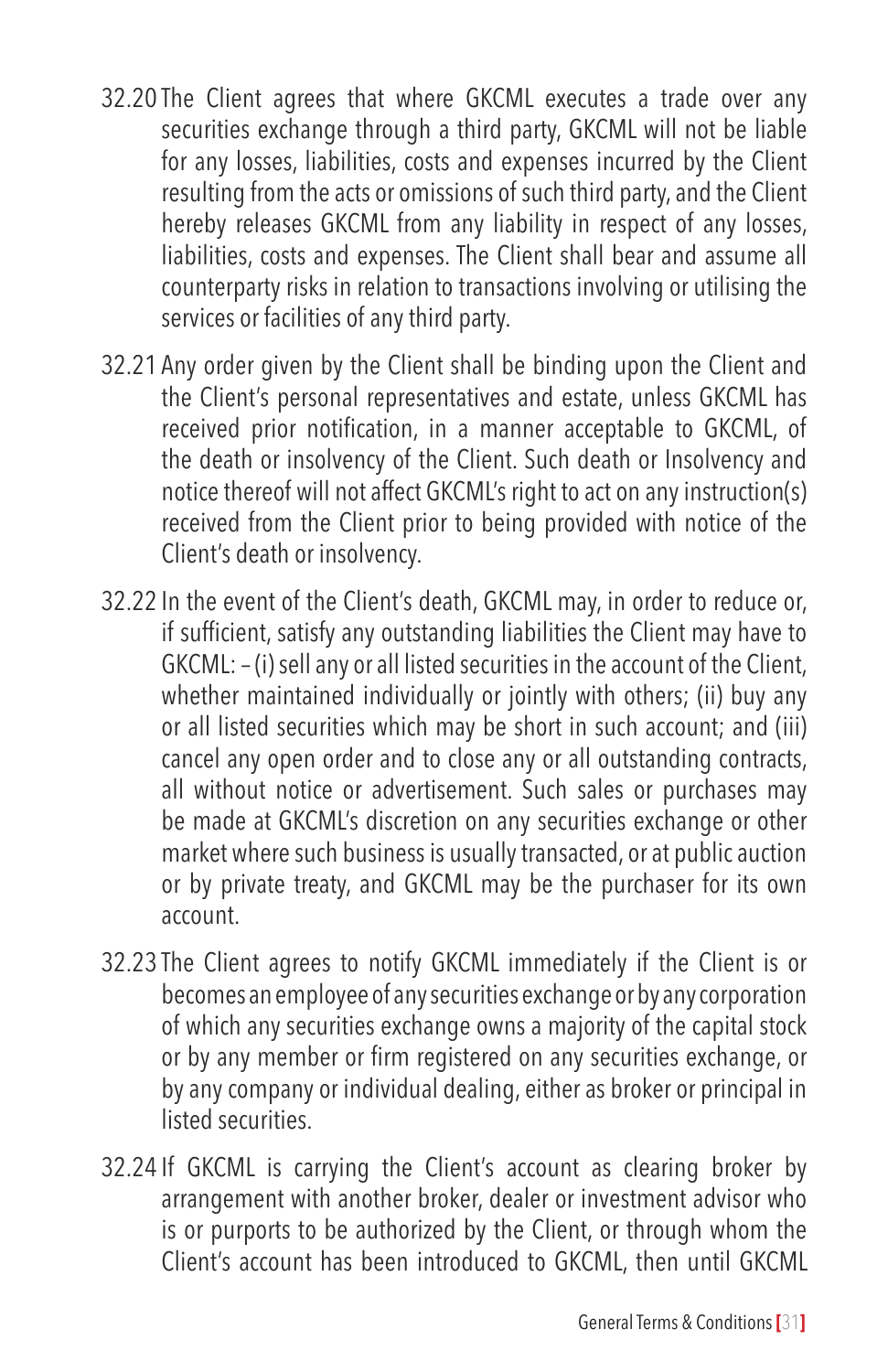receives from the Client written notice to the contrary, GKCML may (but is not obliged to) accept and act upon instructions in relation to (and effect trades and settlements through or from) the Client's account which are received (whether orally on the telephone or by electronic mail or facsimile or otherwise as permitted by GKCML) from the Client or from such other broker, dealer or investment advisor purporting to be or holding itself out as acting with the Client's authority, without any inquiry or investigation by GKCML, and GKCML shall not be required to ask for or to obtain evidence of any actual authority having been granted to such other broker, dealer or investment advisor. The Client agrees to accept and ratify and shall be bound by any such orders and instructions and shall indemnify and hold GKCML harmless from any losses, liabilities, costs and expenses resulting from or in connection with GKCML acting on instructions so received from any such other broker, dealer or investment advisor. GKCML shall not be responsible or liable for any acts or omissions of such other broker, dealer or investment advisor, or their agents or employees. All transactions made for the Client's account opened with GKCML or introduced to GKCML as clearing broker through any such broker, dealer or investment advisor shall be governed by these Terms and Conditions.

#### **33. CONFLICTS OF INTEREST**

In the event that any conflict should arise between the interests of GKCML, its Affiliates, directors, officers, shareholders and agents and the interests of the Client, or between the interests of the Client and any other Client of GKCML, in connection with the Services provided to the Client and the execution of the related transactions, GKCML shall: (i) notwithstanding such conflict, be entitled to continue to provide Services to the Client; (ii) take such actions as are reasonable to ensure the fair treatment of the Client's affairs in relation to the provision of such Services and the execution of such transactions; (iii) not be under any obligation to disclose such conflict to the Client unless required to do so by law or under the authority of any governmental or regulatory body; and (iv) at its own discretion be entitled to decline to carry out any Services and/or transactions thereto for or with the Client.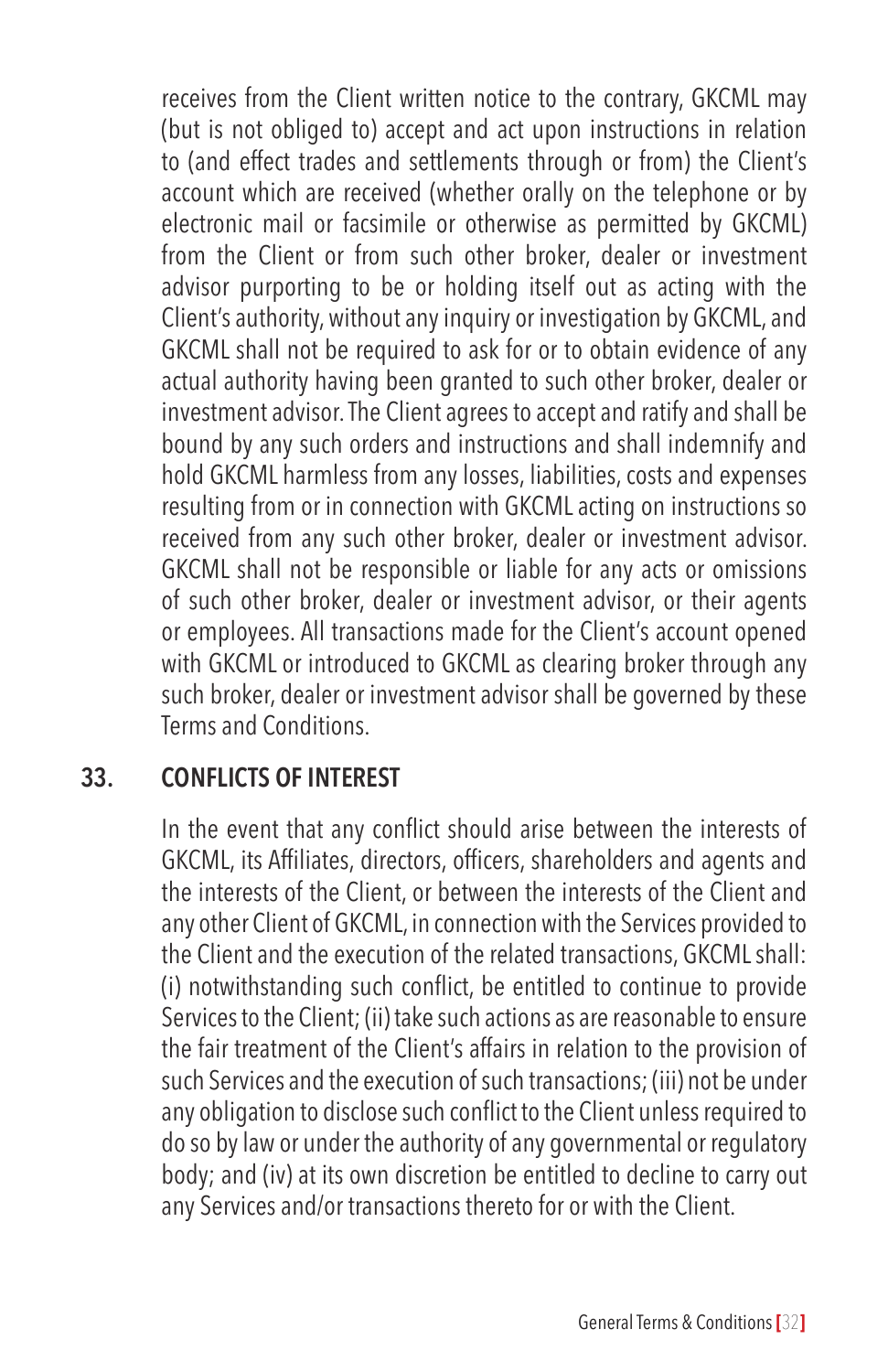#### **34. COMPLAINTS**

GKCML values Client satisfaction. In the event of any dissatisfaction with GKCML's Service, Client may submit a written complaint to GKCML.

All complaints received will be acknowledged within twenty (24) hours and thereafter will be escalated for investigation and/ or resolution by GKCML management within twenty (24) hours.

#### **35. SETTLEMENT OF DISPUTES**

Any disputes arising from trading are settled in the courts of Jamaica.

GKCML and the Client may also mutually agree to have any dispute between them settled by arbitration proceedings in accordance with the Arbitration Act of Jamaica before a single arbitrator as agreed between both parties, failing such agreement the arbitrator shall be chosen by the then sitting President of the Jamaican Bar Association.

#### **36. MISCELLANEOUS**

36.1 Force Majeure

GKCML shall not be liable to the Client for any loss arising from GKCML failing to provide any Services, complete any transactions ancillary thereto or otherwise meet any of its obligations to the Client due to any Force Majeure. For the purpose of this section Force Majeure means any circumstances beyond GKCML's reasonable control including but not limited to communications failure, computer failure, legal or regulatory actions or requirements, market default, strike, natural disaster, war.

36.2 Successors & Assigns

All contractual rights as between the Client and GKCML in relation to investments made by or on behalf of the Client shall be binding upon and shall enure to the benefit of the parties and their respective heirs, successors and assigns.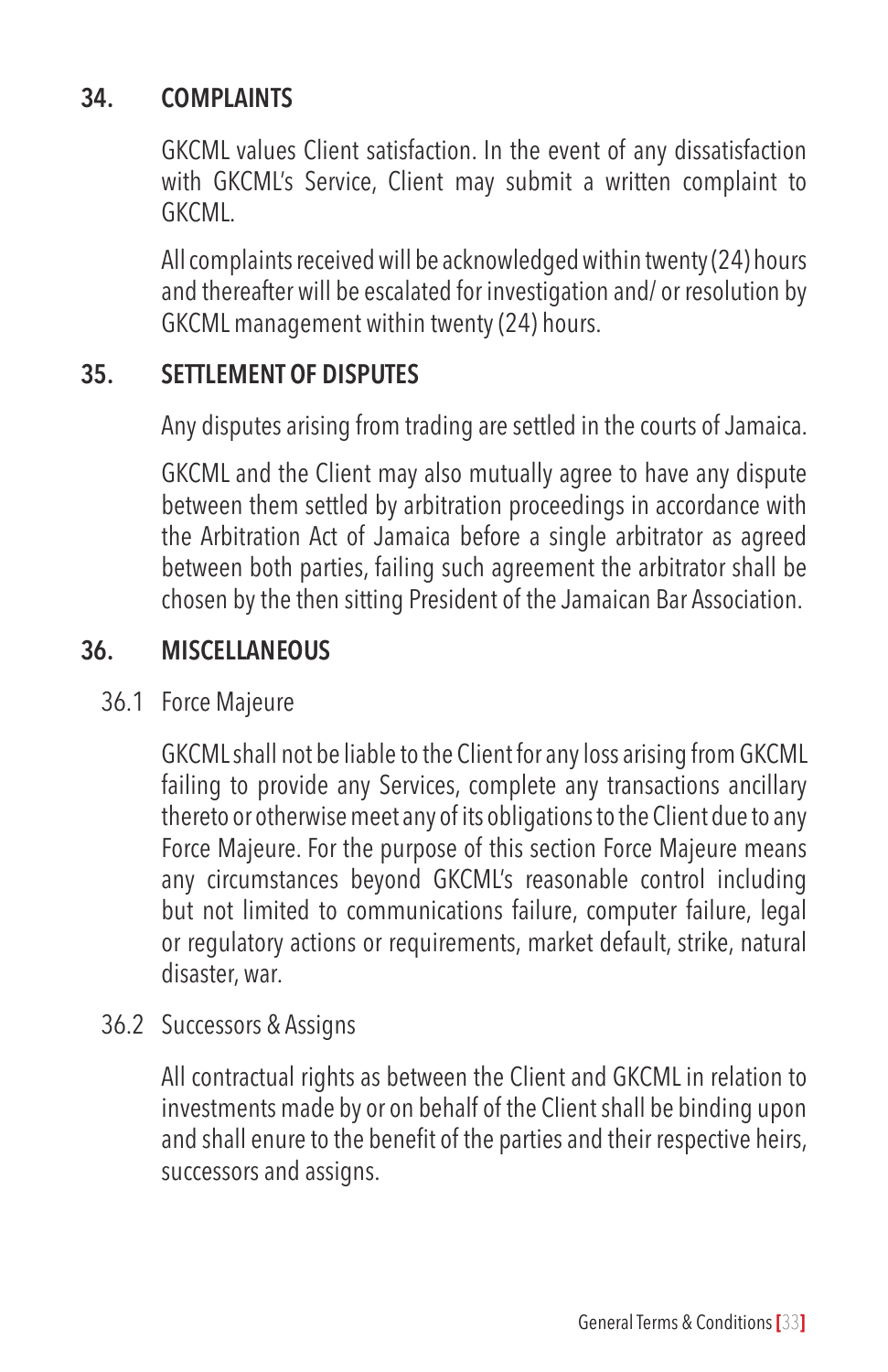#### 36.3 Governing Law

These Terms and Conditions shall be governed by and construed in accordance with Jamaican law. Without prejudice to the provisions of this clause 36.3, the Client hereby submits to the jurisdiction of the Jamaican courts, and waives any defence of inconvenient forum.

GKCML shall be entitled to commence and maintain proceedings and execute process to enforce any of its rights and remedies under the provisions of these Terms and Conditions in any jurisdiction in which the Client resides or has any property or assets.

#### 36.4 Waiver

No waiver of any provision of these Terms and Conditions and no consent by GKCML to a departure herefrom shall be effective unless and until such shall be in writing and duly signed by GKCML.

GKCML shall keep a copy of these Terms and Conditions (and/or any provisions hereafter promulgated by GKCML which amend, update or supersede same) at its principal office and each of its branches and on its web site, and shall make a copy of same available to any of its Clients on request and at GKCML's cost. Failure on the part of GKCML to comply with this clause 36.4 in whole or in part, shall not invalidate these Terms and Conditions or affect or prejudice GKCML's right and entitlement to rely on and enforce these Terms and Conditions.

# 36.5 Termination

- (a) In the event that GKCML believes that it has become necessary or prudent in its interests to do so, GKCML may terminate any or all outstanding transactions and may close any or all accounts held for the Client by sending written notice thereof to the Client. Such termination will be subject to settlement of all outstanding transactions between GKCML and the Client and obligations relating thereto (which settlement may be accelerated if GKCML deems fit), and will also be subject to the specific terms and conditions applicable to the investments and transactions thereby terminated.
- (b) Upon sending a termination notice, GKCML will effect any closeout payments or transfers relating to the termination as soon as is reasonably practicable, subject to the requirements of applicable law.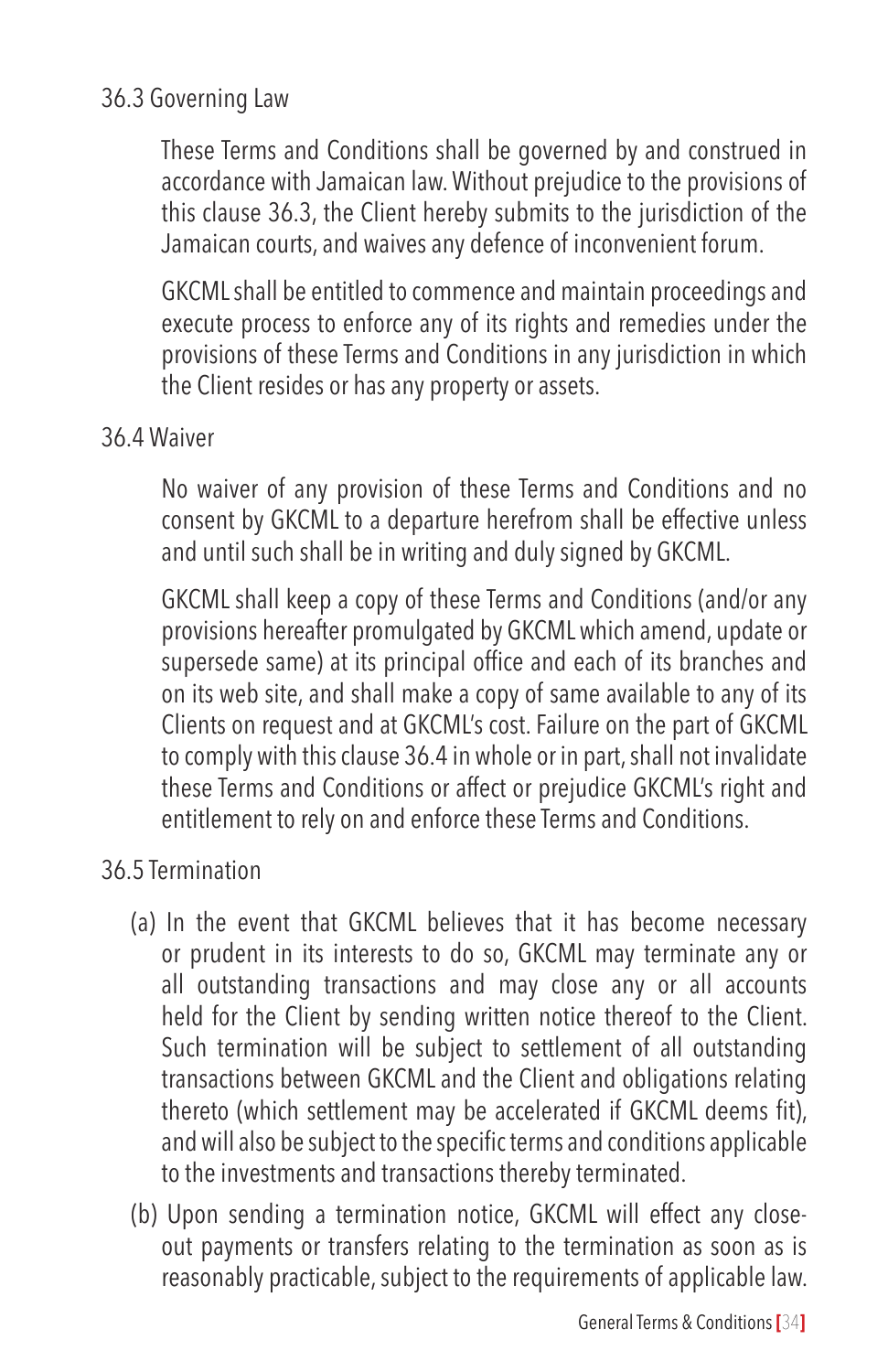If the Client does not provide instructions to GKCML with respect to or otherwise facilitate close-out payments or transfers, GKCML may sell any securities held for the Client and deposit the proceeds thereof (and any other funds held for the Client) into an account at another licensed financial institution or use such other payment medium as it deems fit, and GKCML will have no liability or obligation to the Client with respect thereto or thereafter.

(c) These Terms and Conditions shall survive the termination of transactions with and the closing of accounts held by the Client, and shall thereafter continue to govern the legal relationship between GKCML and the Client.

#### 36.6 Interpretation

In these Terms and Conditions, the singular form shall include the plural form and the masculine form shall include the feminine and neuter forms, and vice versa.

The clause headings in the provisions of these Terms and Conditions shall not be used in construing or interpreting the scope, meaning or effect of any of the clauses in these Terms and Conditions.

In these Terms and Conditions, references to "business day" shall be references to any days other than Saturdays, Sundays and public holidays in Jamaica.

#### 36.7 Notices

Any notice, demand or other communication to be given in writing to the Client by GKCML shall be properly and effectually made, given and served on and to the Client if delivered by hand or ordinary or registered post addressed to the Client at the Client's last address advised to GKCML by or on behalf of the Client, and shall be deemed to have been duly given and served on the date delivered (in the case of hand delivery) or on the fifth day after posting at any post office in Jamaica (if sent by post).